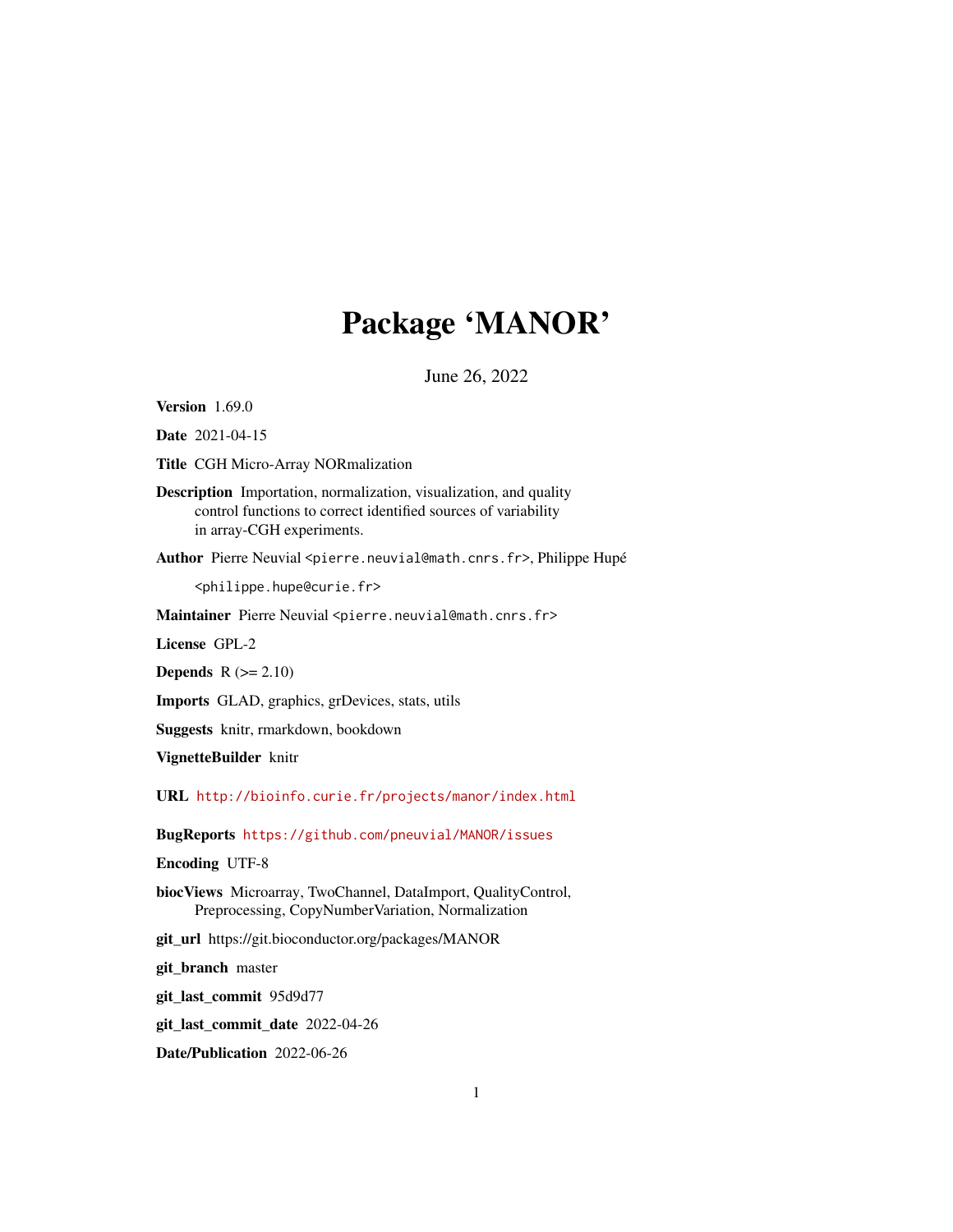# <span id="page-1-0"></span>R topics documented:

|       |      | $\overline{2}$ |
|-------|------|----------------|
|       |      | $\overline{4}$ |
|       |      | -6             |
|       |      | $\overline{7}$ |
|       |      | - 9            |
|       |      |                |
|       |      |                |
|       |      |                |
|       |      |                |
|       |      |                |
|       |      |                |
|       |      |                |
|       |      |                |
|       |      |                |
|       |      |                |
|       | sort |                |
|       |      |                |
|       |      |                |
| Index |      | 31             |

<span id="page-1-1"></span>arrayTrend *Spatial trend of microarray spots statistic*

# Description

The function arrayTrend computes the spatial trend.

# Usage

```
## Default S3 method:
arrayTrend(Statistic, Col, Row, ...)
## S3 method for class 'arrayCGH'
arrayTrend(arrayCGH, variable, ...)
```
# Arguments

| Statistic | Statistic to be smoothed.                         |
|-----------|---------------------------------------------------|
| Col       | Vector of columns coordinates.                    |
| Row       | Vector of rows coordinates.                       |
| arrayCGH  | Object of class arrayCGH.                         |
| variable  | Variable to be smooth.                            |
|           | Parameters to be passed to <b>loess</b> function. |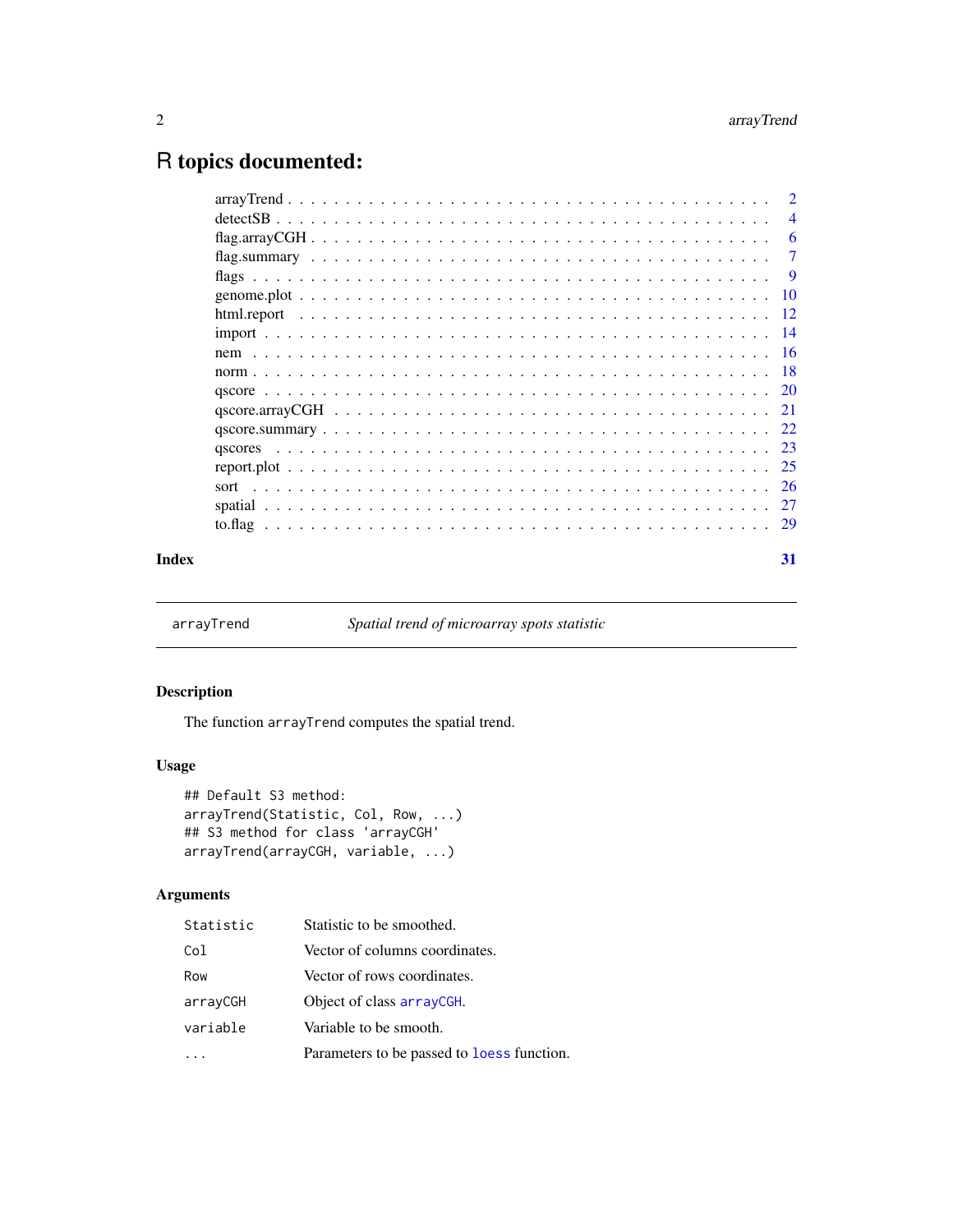# <span id="page-2-0"></span>arrayTrend 3

# Details

Spatial trend of microarray spots statistic.

#### Value

Either a data frame with elements :

| Trend | Trend fitted by loess function. |
|-------|---------------------------------|
| Col   | Vector of columns coordinates.  |
| Row   | Vector of rows coordinates.     |

or the element Trend is added to the data.frame arrayValues of the arrayCGH object.

# Note

People interested in tools for array-CGH analysis can visit our web-page: [http://bioinfo.curie.](http://bioinfo.curie.fr) [fr](http://bioinfo.curie.fr).

# Author(s)

Philippe Hup?, <Philippe.Hupe@curie.fr>.

#### References

P. Neuvial, P. Hup?, I. Brito, S. Liva, E. Mani?, C. Brennetot, A. Aurias, F. Radvanyi, and E. Barillot. *Spatial normalization of array-CGH data*. BMC Bioinformatics, 7(1):264. May 2006.

#### See Also

[loess](#page-0-0), [loess.control](#page-0-0).

# Examples

data(spatial) ## arrays with local spatial effects edgeTrend <- arrayTrend(edge, "LogRatio", span=0.03, degree=1, iterations=3, family="symmetric") GLAD::arrayPlot(edgeTrend, "Trend", main="Spatial trend of array CGH", bar="v")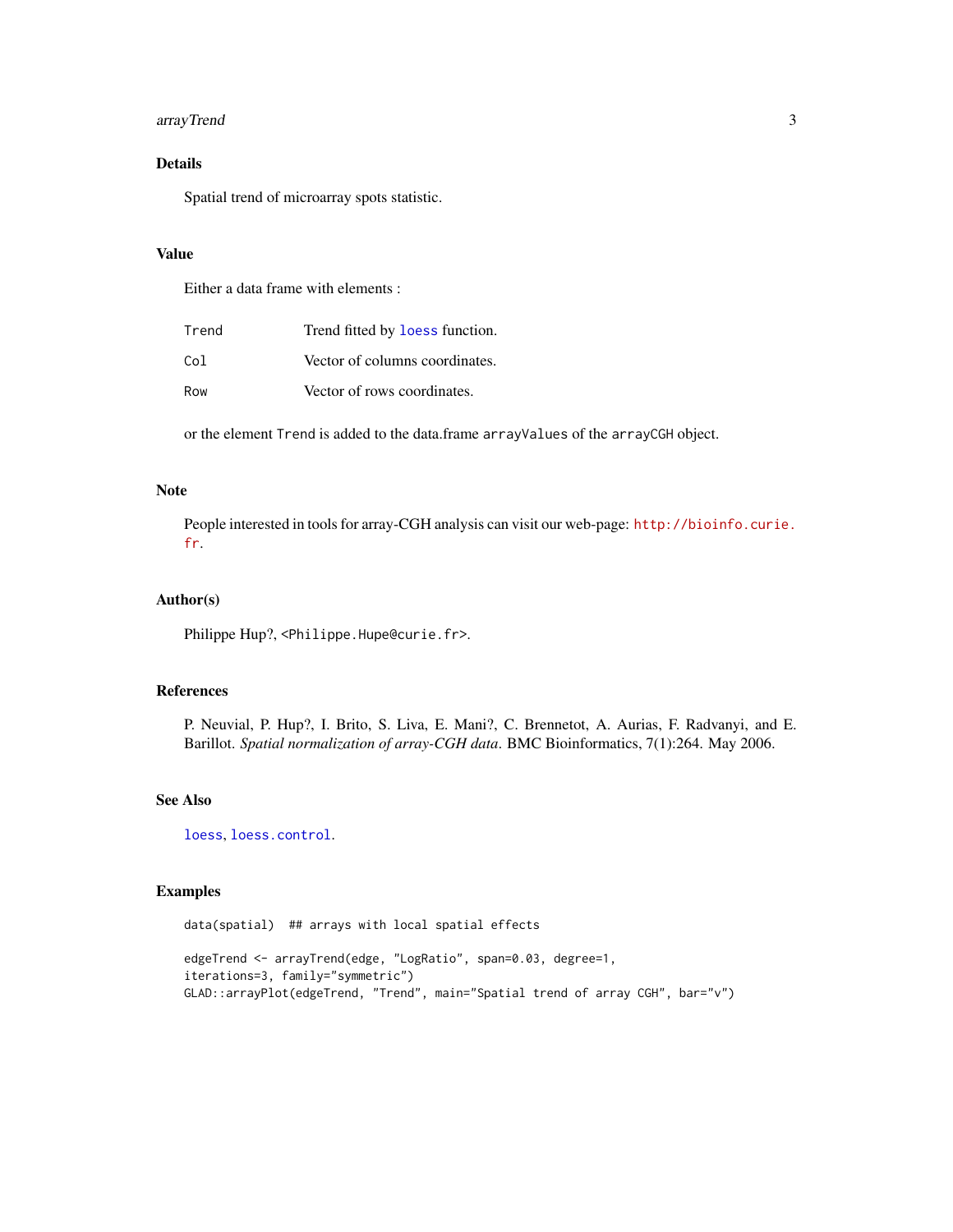<span id="page-3-0"></span>

#### Description

This function detects spatial bias on array CGH.

#### Usage

```
## S3 method for class 'arrayCGH'
detectSB(arrayCGH, variable, proportionup=0.25,
proportiondown,type="up", thresholdup=0.2, thresholddown=0.2, ... )
```
# Arguments

| arrayCGH       | Object of arrayCGH.                                                                                                                                                                                          |
|----------------|--------------------------------------------------------------------------------------------------------------------------------------------------------------------------------------------------------------|
| variable       | Variable used to compare the mean of zones detected by nem                                                                                                                                                   |
| proportionup   | Maximal proportion of the array which may be affected by spatial bias with high<br>values.                                                                                                                   |
| proportiondown | Maximal proportion of the array which may be affected by spatial bias with low<br>values.                                                                                                                    |
| type           | Type of spatial bias detected. Specify either "up" (to detect spatial bias with<br>high values), or "down" (to detect spatial bias with low values) or "upanddown"<br>(to detect both type of spatial bias). |
| thresholdup    | Threshold used to detect spatial bias with high values.                                                                                                                                                      |
| thresholddown  | Threshold used to detect spatial bias with low values.                                                                                                                                                       |
| $\cdots$       | $\cdots$                                                                                                                                                                                                     |

#### Details

You must run the [arrayTrend](#page-1-1) and [nem](#page-15-1) function before detecting spatial bias: the [arrayTrend](#page-1-1) computes a spatial trend and the [nem](#page-15-1) function performs a classification with spatial constraints defining different zones on the array. Based on those results, spatial bias is detected.

#### Value

An object of class arrayCGH with the following added information in the data.frame attribute arrayValues:

SB Spots located in zone of spatial bias are coded either by 1 (if they correspond to a spatial bias with high values) or by -1 (if they correspond to a spatial bias with low values). Otherwise they are coded by 0.

#### Note

People interested in tools for array-CGH analysis can visit our web-page: [http://bioinfo.curie.](http://bioinfo.curie.fr) [fr](http://bioinfo.curie.fr).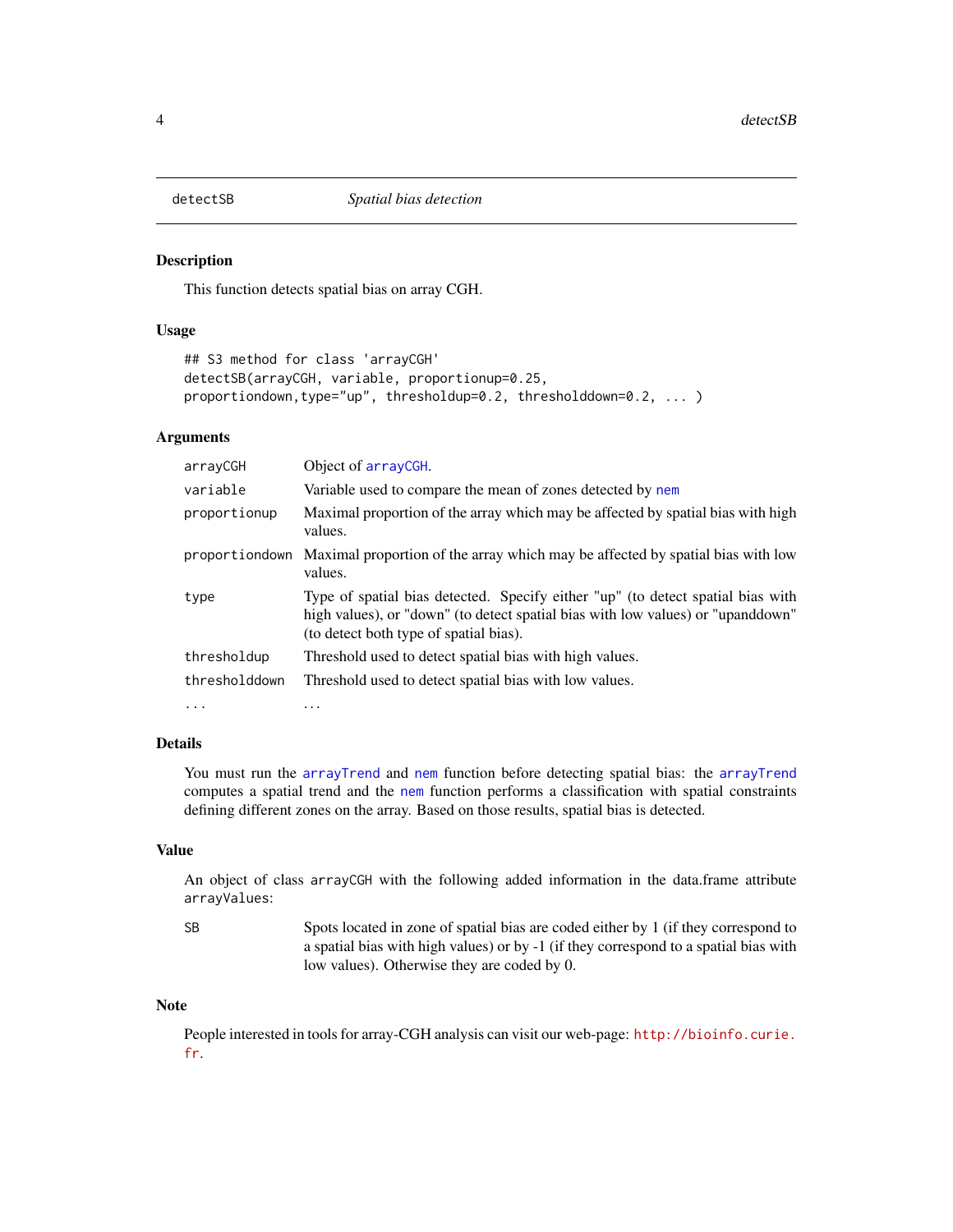#### <span id="page-4-0"></span>detectSB 5

#### Author(s)

Philippe Hup?, <Philippe.Hupe@.curie.fr>.

#### References

P. Neuvial, P. Hup?, I. Brito, S. Liva, E. Mani?, C. Brennetot, A. Aurias, F. Radvanyi, and E. Barillot. *Spatial normalization of array-CGH data*. BMC Bioinformatics, 7(1):264. May 2006.

#### See Also

[arrayTrend](#page-1-1), [nem](#page-15-1)

#### Examples

data(spatial) ## arrays with local spatial effects

```
## Plot of LogRatio measured on the array CGH
GLAD::arrayPlot(edge,"LogRatio", main="Log2-Ratio measured on the array
CGH", zlim=c(-1,1), bar="v", mediancenter=TRUE)
```

```
## Spatial trend of the scaled log-ratios (the variable "ScaledLogRatio"
## equals to the log-ratio minus the median value of the corresponding
## chromosome arm)
```

```
edgeTrend <- arrayTrend(edge, variable="ScaledLogRatio",
span=0.03, degree=1, iterations=3, family="symmetric")
GLAD::arrayPlot(edgeTrend, variable="Trend", main="Spatial trend of the
array CGH", bar="v")
```

```
## Not run:
## Classification with spatial constraint of the spatial trend
edgeNem <- nem(edgeTrend, variable="Trend")
GLAD::arrayPlot(edgeNem, variable="ZoneNem", main="Spatial zones identified
by nem", bar="v")
```

```
# Detection of spatial bias
edgeDet <- detectSB(edgeNem, variable="LogRatio", proportionup=0.25,type="up", thresholdup=0.15)
GLAD::arrayPlot(edgeDet, variable="SB", main="Zone of spatial bias in red", bar="v")
```

```
# CGH profile
plot(LogRatio ~ PosOrder, data=edgeDet$arrayValues,
col=c("black","red")[as.factor(SB)], pch=20, main="CGH profile: spots
located in spatial bias are in red")
```
## End(Not run)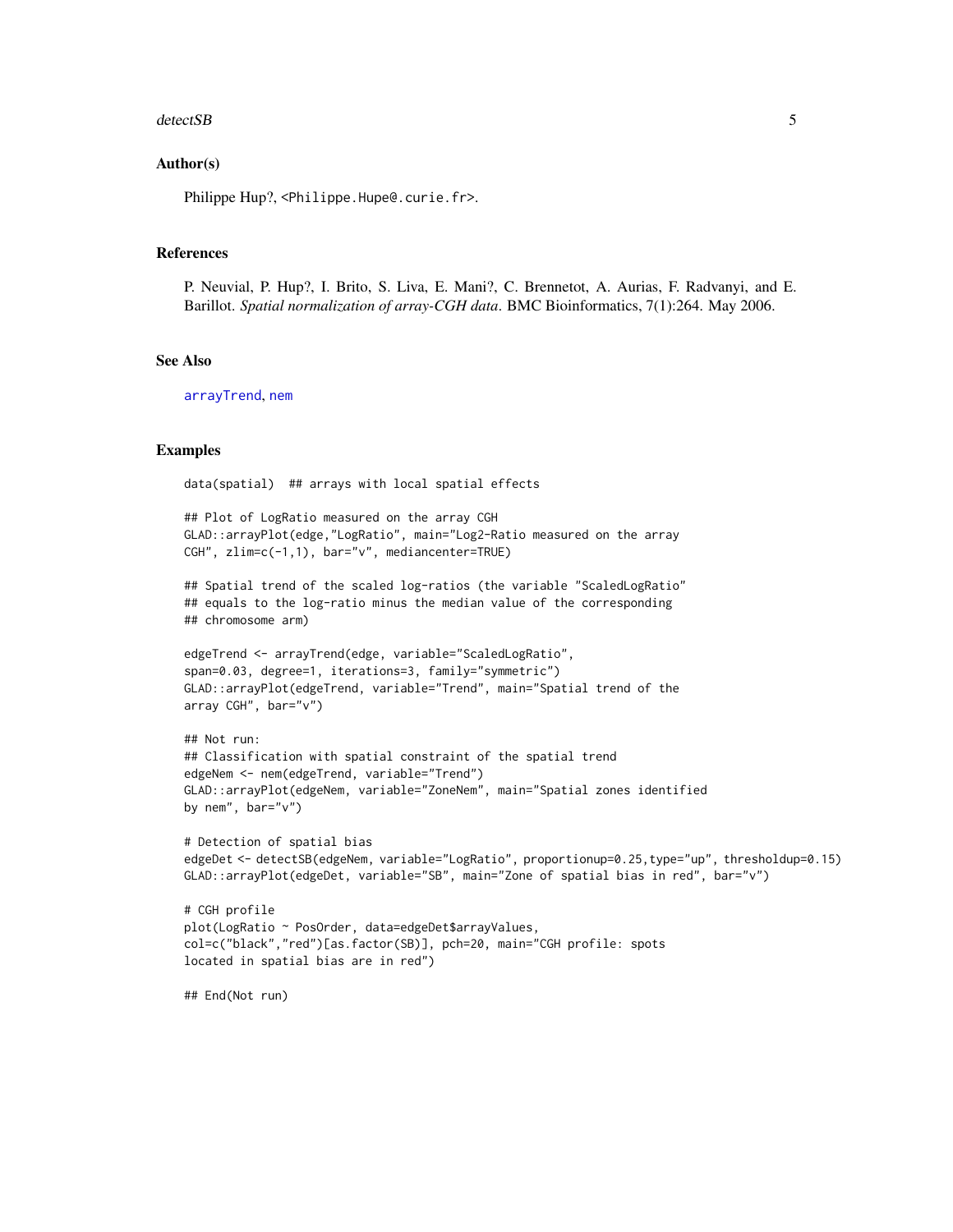<span id="page-5-2"></span><span id="page-5-0"></span>

#### <span id="page-5-1"></span>Description

Function flag\$FUN is applied to a flag object for normalization

#### Usage

```
flag.arrayCGH(flag, arrayCGH)
```
#### Arguments

| flag     | an object of type 'flag'   |
|----------|----------------------------|
| arrayCGH | an object of type arrayCGH |

#### Details

Optional arguments in flag\$args are passed to flag\$FUN

#### Value

An object of class arrayCGH, which corresponds to the return value of flag\$FUN if flag\$char is null, and to the input arrayCGH object with spots given by flag\$FUN flagged with flag\$char

# Note

People interested in tools for array-CGH analysis can visit our web-page: [http://bioinfo.curie.](http://bioinfo.curie.fr) [fr](http://bioinfo.curie.fr).

#### Author(s)

Pierre Neuvial, <manor@curie.fr>.

# See Also

[to.flag](#page-28-1), [norm.arrayCGH](#page-17-1)

#### Examples

data(spatial) data(flags)

gradient\$arrayValues\$LogRatioNorm <- gradient\$arrayValues\$LogRatio ## flag spots with no available position on the genome gradient <- flag.arrayCGH(position.flag, gradient)

## flag spots corresponding to low poor quality clones gradient <- flag.arrayCGH(val.mark.flag, gradient)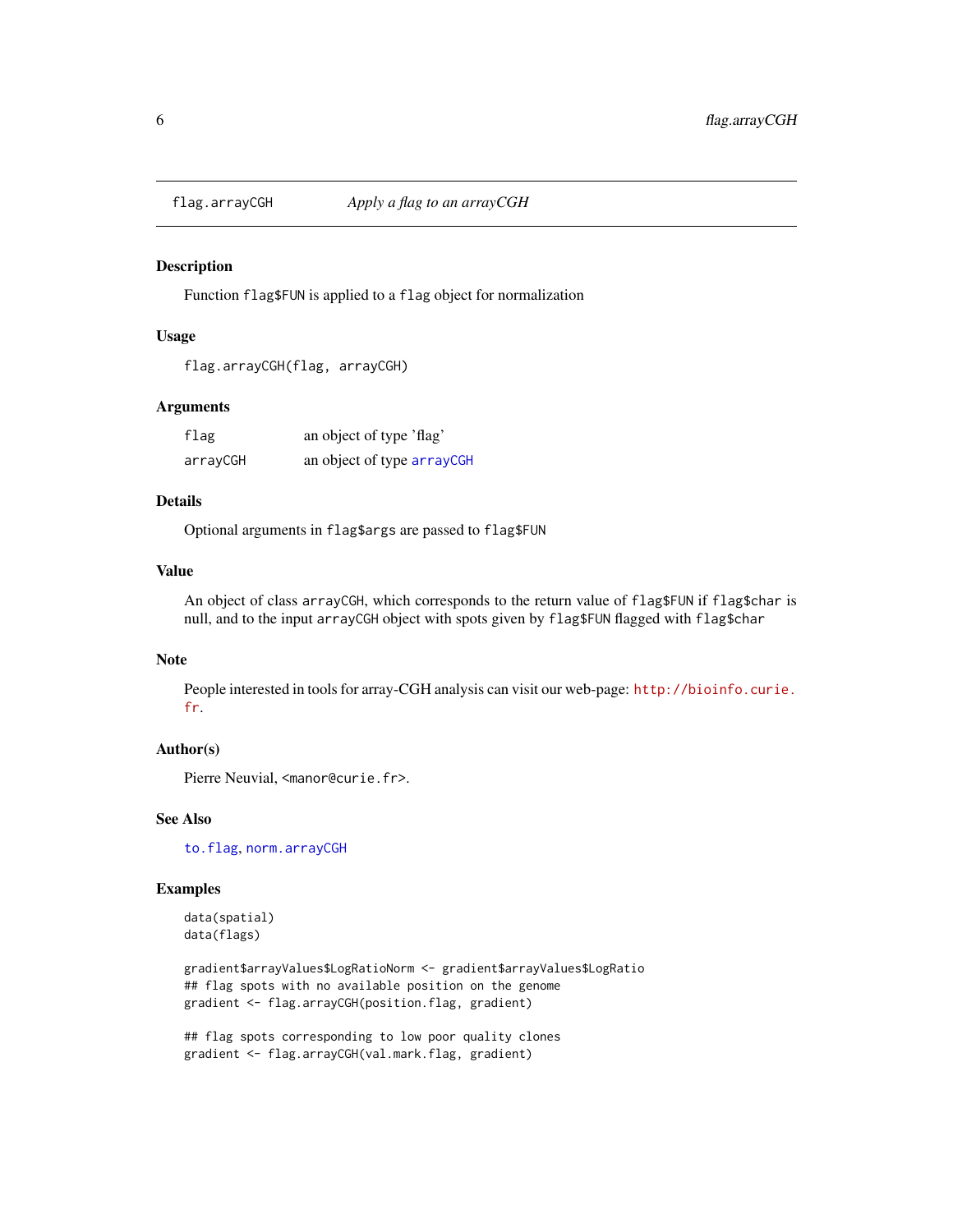### <span id="page-6-0"></span>flag.summary 7

```
## flag spots excluded by Genepix pro
gradient <- flag.arrayCGH(spot.flag, gradient)
## flag local spatial bias zones
## Not run: gradient <- flag.arrayCGH(local.spatial.flag, gradient)
## correct global spatial bias
gradient <- flag.arrayCGH(global.spatial.flag, gradient)
## flag spots with low signal to noise
gradient <- flag.arrayCGH(SNR.flag, gradient)
## flag spots with extremely high log-ratios
gradient <- flag.arrayCGH(amplicon.flag, gradient)
## flag spots with poor within replicate consistency
gradient <- flag.arrayCGH(replicate.flag, gradient)
## flag spots corresponding to clones for which all other spot
## replicates have already been flagged
gradient <- flag.arrayCGH(unique.flag, gradient)
summary.factor(gradient$arrayValues$Flag)
```
<span id="page-6-1"></span>flag.summary *Summarize information about flags after array normalization*

#### Description

Compute spot-level information (number of flagged spots, normalization parameters), and display it in a convenient way

#### Usage

```
## S3 method for class 'arrayCGH'
flag.summary(arrayCGH, flag.list, flag.var="Flag", nflab="not flagged", ...)
## Default S3 method:
flag.summary(spot.flags, flag.list, nflab="not flagged", ...)
```
#### Arguments

| arrayCGH  | an object of type arrayCGH, after normalization by MANOR                                                  |
|-----------|-----------------------------------------------------------------------------------------------------------|
| flag.list | a list of flags with flag\\$char corresponding to the values of spot. flags                               |
| flag.var  | the name of a variable of arrayCGH\\$arrayValues containing information about<br>flags (defaults to Flag) |
| var       | the name of a variable of arrayCGH\\$cloneValues containing signal values (de-<br>faults to LogRatio)     |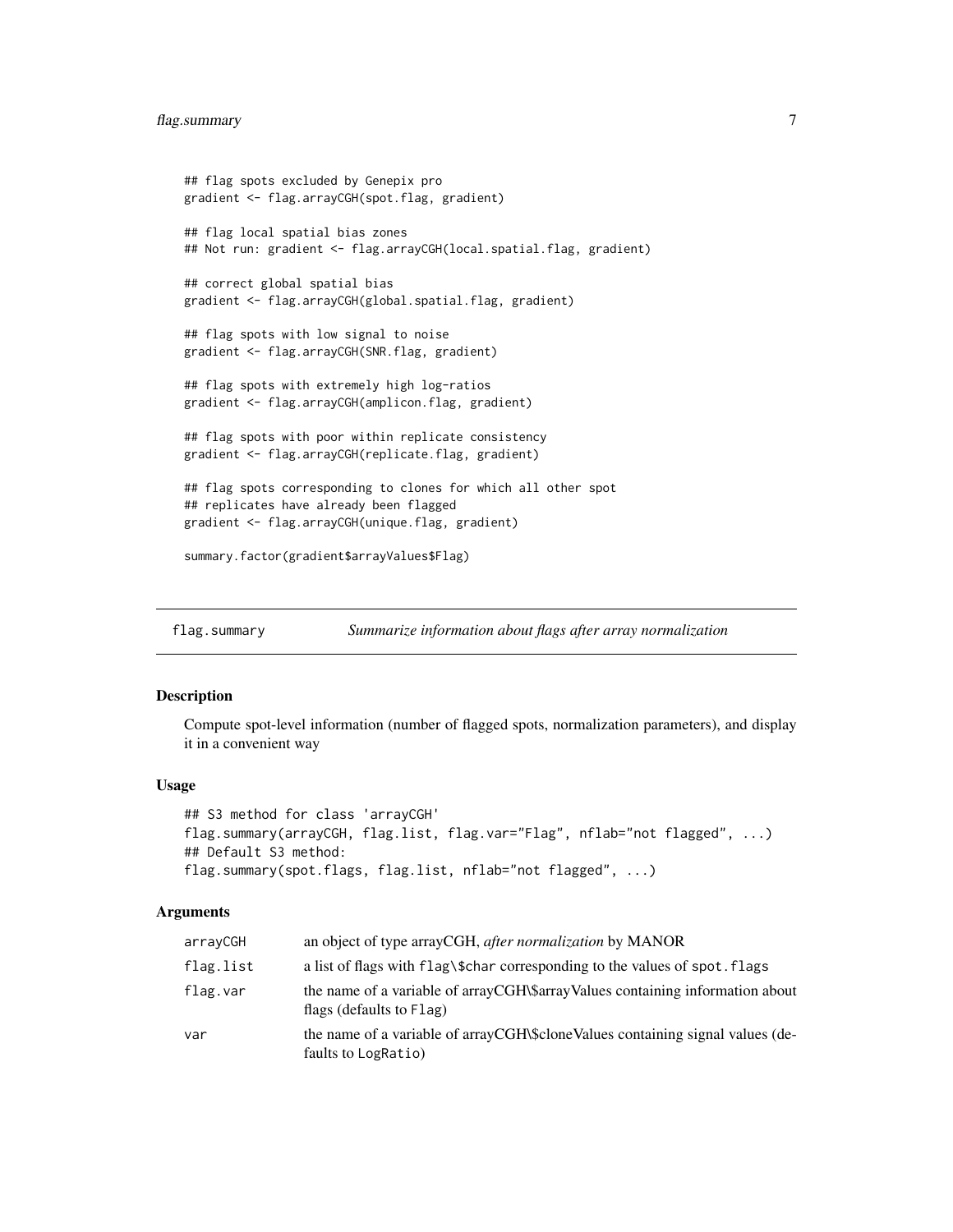<span id="page-7-0"></span>8 flag.summary

| spot.flags              | a character vector containing information about flags         |
|-------------------------|---------------------------------------------------------------|
| nflab                   | a character vector providing a legend for "not flagged" spots |
| $\cdot$ $\cdot$ $\cdot$ | $\cdots$                                                      |

# Details

This function is used by the function html.report for the generation of an HMTL report of the normalization step. It can also be used by itself.

#### Value

A data.frame data.frame with 4 columns:

| name  | flag character                       |
|-------|--------------------------------------|
| label | flag label                           |
| arg   | first numeric argument of flag\\$FUN |
| count | number of flagged spots              |

# Note

People interested in tools for array-CGH analysis can visit our web-page: [http://bioinfo.curie.](http://bioinfo.curie.fr) [fr](http://bioinfo.curie.fr).

#### Author(s)

Pierre Neuvial, <manor@curie.fr>.

#### See Also

[html.report](#page-11-1), [flag](#page-5-1)

# Examples

```
data(spatial)
data(flags)
flag.list <- list(spatial=local.spatial.flag, spot=spot.corr.flag,
ref.snr=ref.snr.flag, dapi.snr=dapi.snr.flag, rep=rep.flag,
unique=unique.flag)
flag.list$spatial$args <- alist(var="ScaledLogRatio", by.var=NULL,
nk=5, prop=0.25, thr=0.15, beta=1, family="symmetric")
flag.list$spot$args <- alist(var="SpotFlag")
flag.list$spot$char <- "O"
flag.list$spot$label <- "Image analysis"
## normalize arrayCGH
## Not run: edge.norm <- norm(edge, flag.list=flag.list,
var="LogRatio", FUN=median, na.rm=TRUE)
## End(Not run)
```

```
fs <- flag.summary(edge.norm, flag.list=flag.list, flag.var="Flag")
```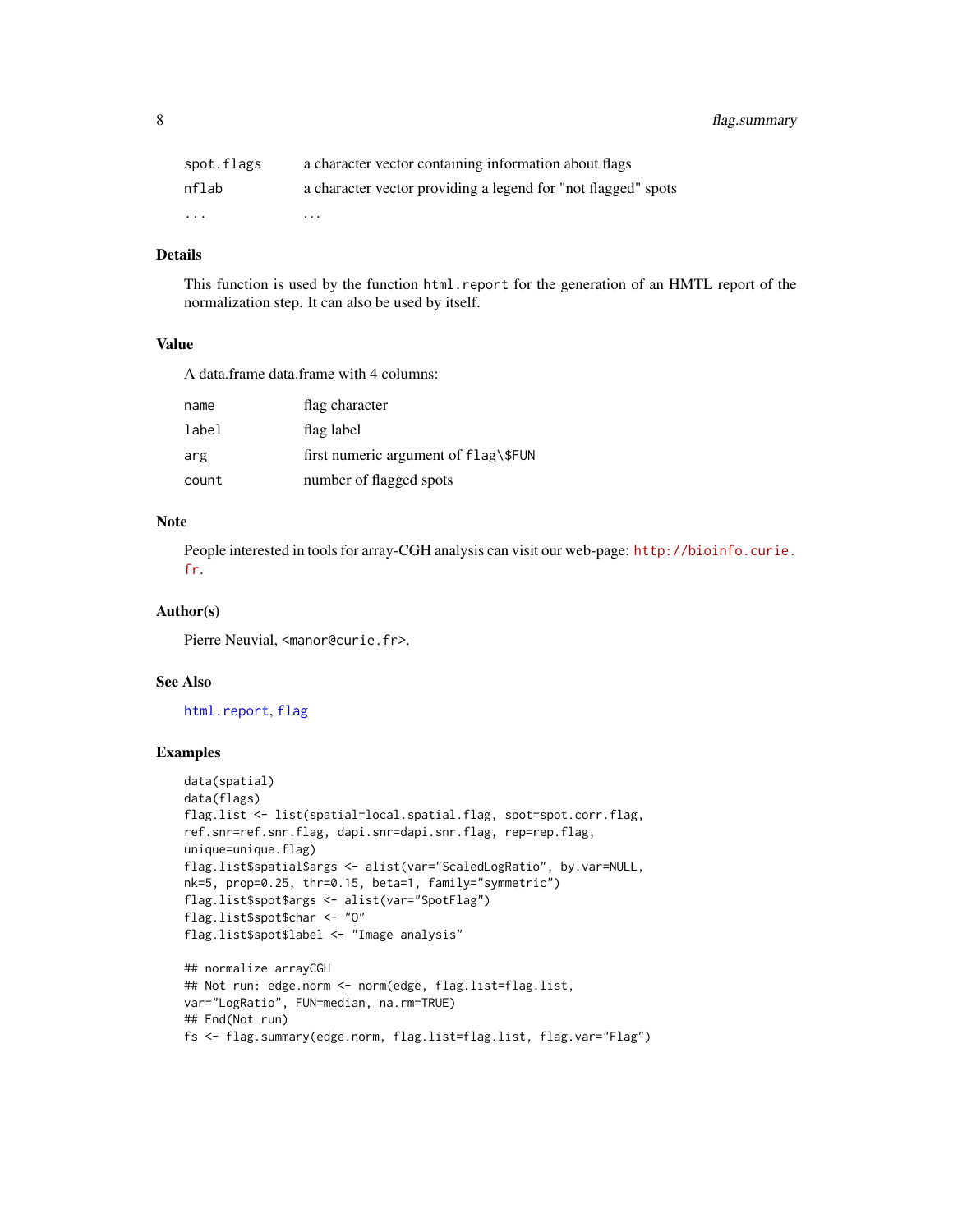#### <span id="page-8-0"></span>flags 9

```
print("Flag and normalization parameters summary")
print(fs)
```
# <span id="page-8-1"></span>flags *Examples of flag objects to apply to CGH arrays*

# Description

This data set provides [flag](#page-5-1) objects that can be applied to arrayCGH objects in order to normalize them.

# Usage

data(flags)

# Format

These flag objects typically take part to a normalization process:

| amplicon.flag       | flags spots with high log-ratios (temp flag)                      |
|---------------------|-------------------------------------------------------------------|
| chromosome.flag     | flags spots located on sexual chromosomes (named "X" and "Y")     |
| control.flag        | flag control spots                                                |
| global.spatial.flag | corrects array CGH from global spatial trend on the array         |
| local.spatial.flag  | flags spots belonging to local spatial bias zones on the array    |
| num.chromosome.flag | flags spots located on sexual chromosomes (named 23 and 24)       |
| position.flag       | flag spots with no available genome position                      |
| replicate.flag      | flag spots with poor within-clone-replicate consitency            |
| ref.snr.flag        | flags spots with low signal to noise ratio for reference          |
| dapi.snr.flag       | flags spots with low signal to noise ratio for DAPI               |
| SNR.flag            | flags spots with low signal to noise ratio                        |
| spot.corr.flag      | flags spots with low correlation coefficient after image analysis |
| spot.flag           | flags spots excluded by the image analysis software               |
| unique.flag         | exclude last non-flagged spot of a clone                          |
| val.mark.flag       | flags spots corresponding to bad quality clones                   |
| intensity.flag      | corrects for an intensity effect (using loess regression)         |

# Note

People interested in tools for array-CGH analysis can visit our web-page: [http://bioinfo.curie.](http://bioinfo.curie.fr) [fr](http://bioinfo.curie.fr).

# Author(s)

Pierre Neuvial, <manor@curie.fr>.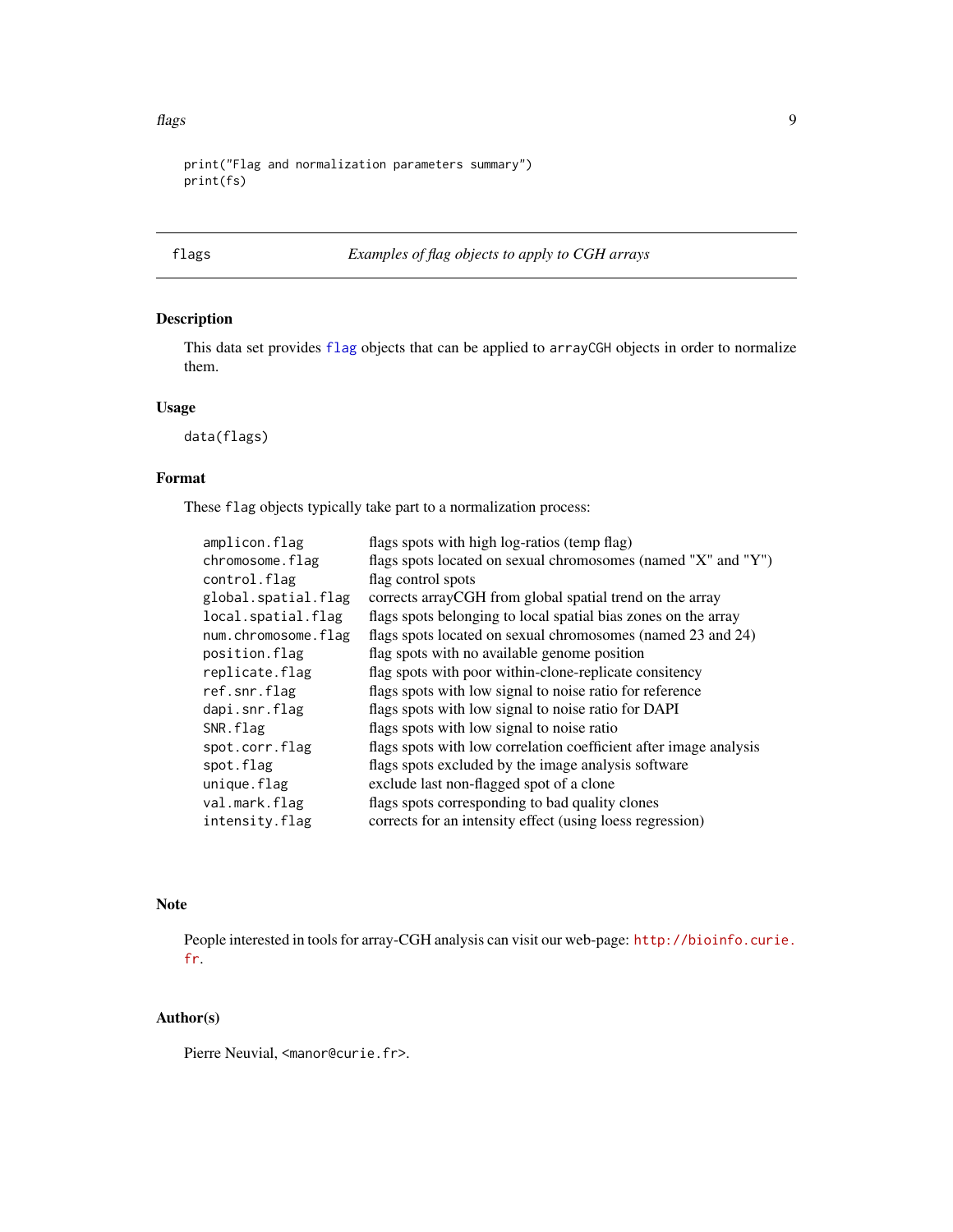#### <span id="page-9-0"></span>Source

Institut Curie, <manor@curie.fr>.

#### See Also

[spatial](#page-26-1), [norm.arrayCGH](#page-17-1), [flag](#page-5-1), [flag.summary](#page-6-1)

#### Examples

data(flags)

```
### complete normalization of an arrayCGH object (with spatial gradient):
## Initialize flag$args
```

```
flag.list1 <- list(local.spatial=local.spatial.flag,
 global.spatial=global.spatial.flag, spot=spot.flag, SNR=SNR.flag,
 val.mark=val.mark.flag, unique=unique.flag,
 amplicon=amplicon.flag, chromosome=chromosome.flag,
 replicate=replicate.flag)
```

```
data(spatial)
## Not run: gradient.norm <- norm(gradient, flag.list=flag.list1,
var="LogRatio", FUN=median, na.rm=TRUE)
## End(Not run)
print(gradient.norm$flags) ## spot-level flag summary (computed by flag.summary)
### complete normalization of an arrayCGH object (with local spatial bias):
```
## Initialize flag\$args

```
flag.list2 <- list(spatial=local.spatial.flag, spot=spot.corr.flag,
ref.snr=ref.snr.flag, dapi.snr=dapi.snr.flag, rep=rep.flag,
unique=unique.flag)
flag.list2$spatial$args <- alist(var="ScaledLogRatio", by.var=NULL,
nk=5, prop=0.25, thr=0.15, beta=1, family="symmetric")
flag.list2$spot$args <- alist(var="SpotFlag")
flag.list2$spot$char <- "O"
flag.list2$spot$label <- "Image analysis"
```

```
## Not run: edge.norm <- norm(edge, flag.list=flag.list2,
var="LogRatio", FUN=median, na.rm=TRUE)
## End(Not run)
print(edge.norm$flags) ## spot-level flag summary (computed by flag.summary)
```
<span id="page-9-1"></span>genome.plot *Pan-genomic representation of a normalized arrayCGH*

#### **Description**

Displays a pan-genomic representation of a normalized arrayCGH.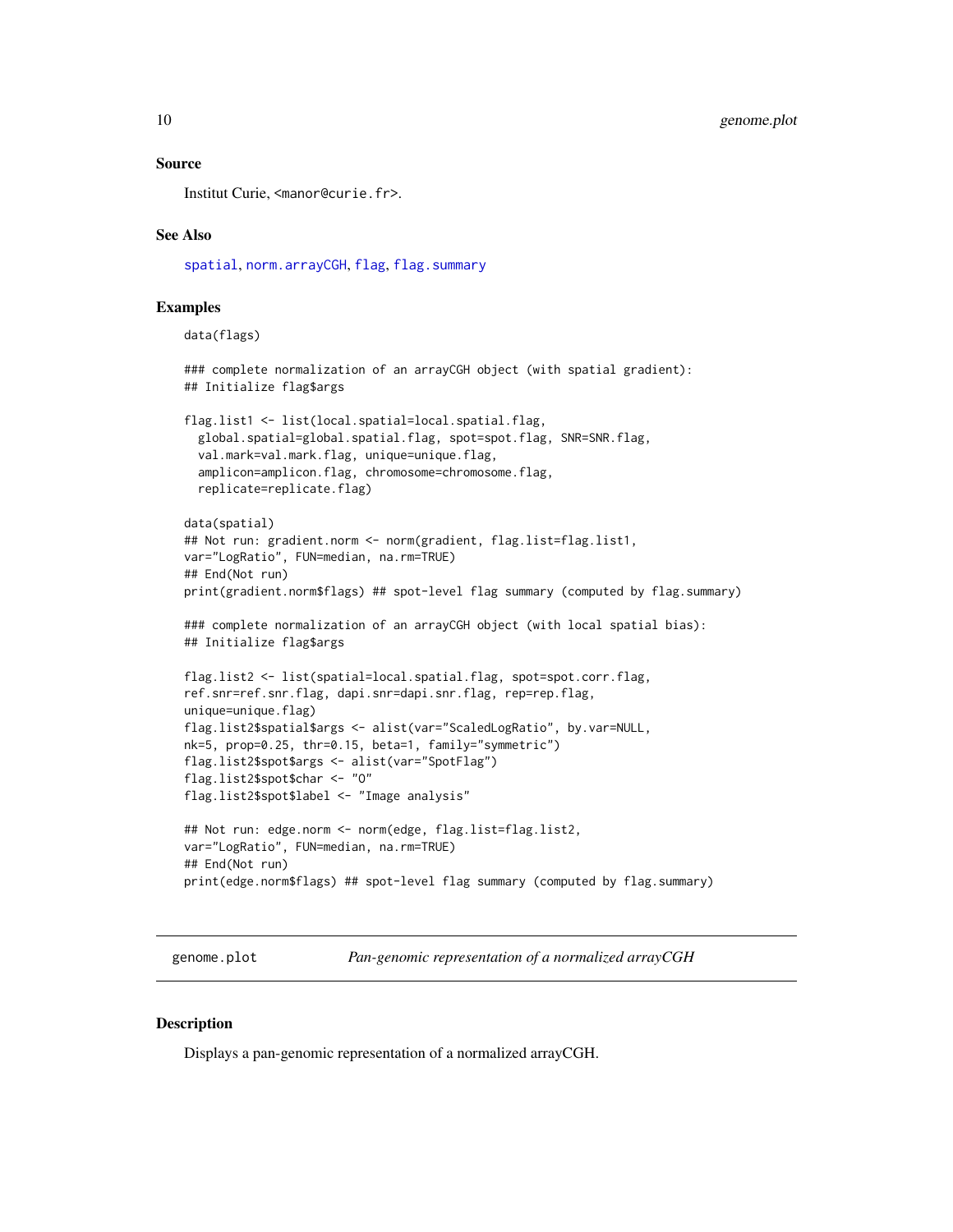# <span id="page-10-0"></span>genome.plot 11

# Usage

```
## S3 method for class 'arrayCGH'
genome.plot(arrayCGH, x="PosOrder", y="LogRatio",
    chrLim=NULL, col.var=NULL, clim=NULL, cex=NULL, pch=NULL, ...)
  ## Default S3 method:
genome.plot(data, pch=NULL, cex=NULL, xlab="", ylab="", ...)
```
# Arguments

| arrayCGH | an object of type arrayCGH                                                                                                       |
|----------|----------------------------------------------------------------------------------------------------------------------------------|
| data     | a data frame with two columns: 'x' and 'y', and optionally a column data\\$chrLim<br>giving the limits of each chromosome        |
| x        | a variable name from arrayCGH\\$cloneValues giving the order position of the<br>clones along the genome (defaults to 'PosOrder') |
| y        | a variable name from arrayCGH\\$cloneValues to be plotted along the genome<br>(defaults to 'LogRatio')                           |
| chrLim   | an optional variable name from arrayCGH\\$cloneValues giving the limits of<br>each chromosome                                    |
| col.var  | a variable name from arrayCGH\\$cloneValues defining the color legend                                                            |
| clim     | a numeric vector of length 2: color range limits (used if col. var is numeric)                                                   |
| cex      | a numerical value giving the amount by which plotting text and symbols should<br>be scaled relative to the default: see par      |
| xlab     | a title for the x axis: see title                                                                                                |
| ylab     | a title for the y axis: see title                                                                                                |
| pch      | either an integer specifying a symbol or a single character to be used as the<br>default in plotting points: see par             |
| $\cdots$ | further arguments to be passed to plot                                                                                           |
|          |                                                                                                                                  |

# Details

if col.var is a numeric variable, y colors are proportionnal to col.var values; if it is a character variable or a factor, one color is assigned to each different value of col.var. If col.var is NULL, colors are proportionnal to y values.

# Note

People interested in tools for array-CGH analysis can visit our web-page: [http://bioinfo.curie.](http://bioinfo.curie.fr) [fr](http://bioinfo.curie.fr).

# Author(s)

Pierre Neuvial, <manor@curie.fr>.

# See Also

[flag](#page-5-1), [report.plot](#page-24-1)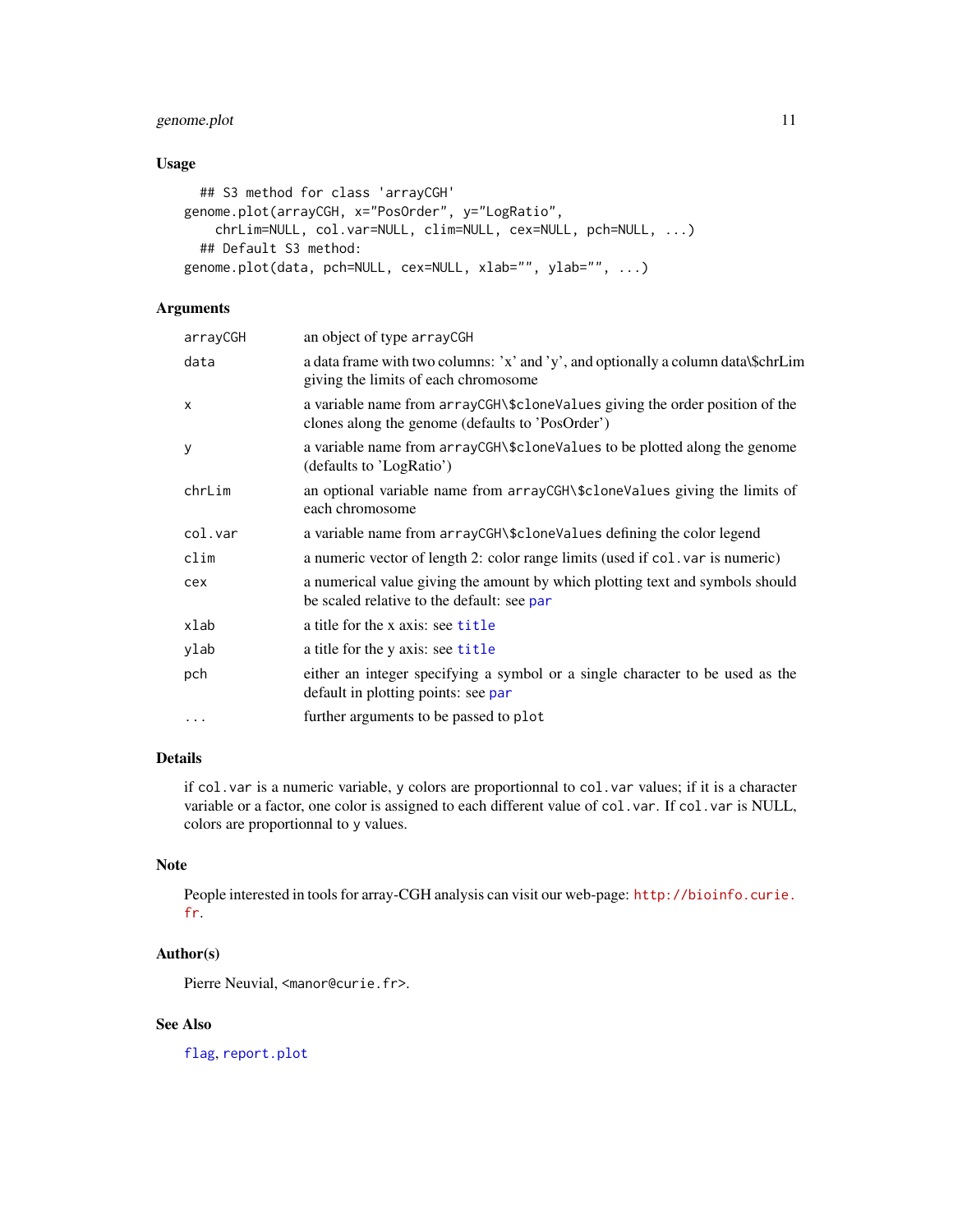#### Examples

```
data(spatial)
## default color code: log-ratios
## Not run:
genome.plot(edge.norm, chrLim="LimitChr")
## End(Not run)
## color code determined by a qualitative variable: ZoneGNL (DNA copy number code)
edge.norm$cloneValues$ZoneGNL <- as.factor(edge.norm$cloneValues$ZoneGNL)
## Not run:
genome.plot(edge.norm, col.var="ZoneGNL")
## End(Not run)
## comparing profiles with and without normalization
## aggregate data without normalization (flags)
gradient.nonorm <- norm(gradient, flag.list=NULL, var="LogRatio",
FUN=median, na.rm=TRUE)
gradient.nonorm <- sort(gradient.nonorm)
## Not run:
genome.plot(gradient.nonorm, pch=20, main="Genomic profile without
normalization", chrLim="LimitChr")
x11()
genome.plot(gradient.norm, pch=20, main="Genomic profile with
normalization", chrLim="LimitChr")
## End(Not run)
```
<span id="page-11-1"></span>html.report *Generate an HTML report of array normalization*

#### Description

Create an HTML file with various illustrations of array normalization, including plots before and after normalization, and statistics about flagged spots and clones

#### Usage

```
## S3 method for class 'arrayCGH'
html.report(array.norm, array.nonorm=NULL, dir.out=".",
array.name=NULL, x="PosOrder", y=c("LogRatioNorm", "LogRatio"), chrLim=NULL,
ylim=NULL, zlim=NULL, clim=NULL, intensity=NULL, light=FALSE,
file.name="report", width=10, height=5, ...)
  ## Default S3 method:
html.report(spot.data, clone.data=NULL,
  flag.data=NULL, quality.data=NULL, ...)
```
<span id="page-11-0"></span>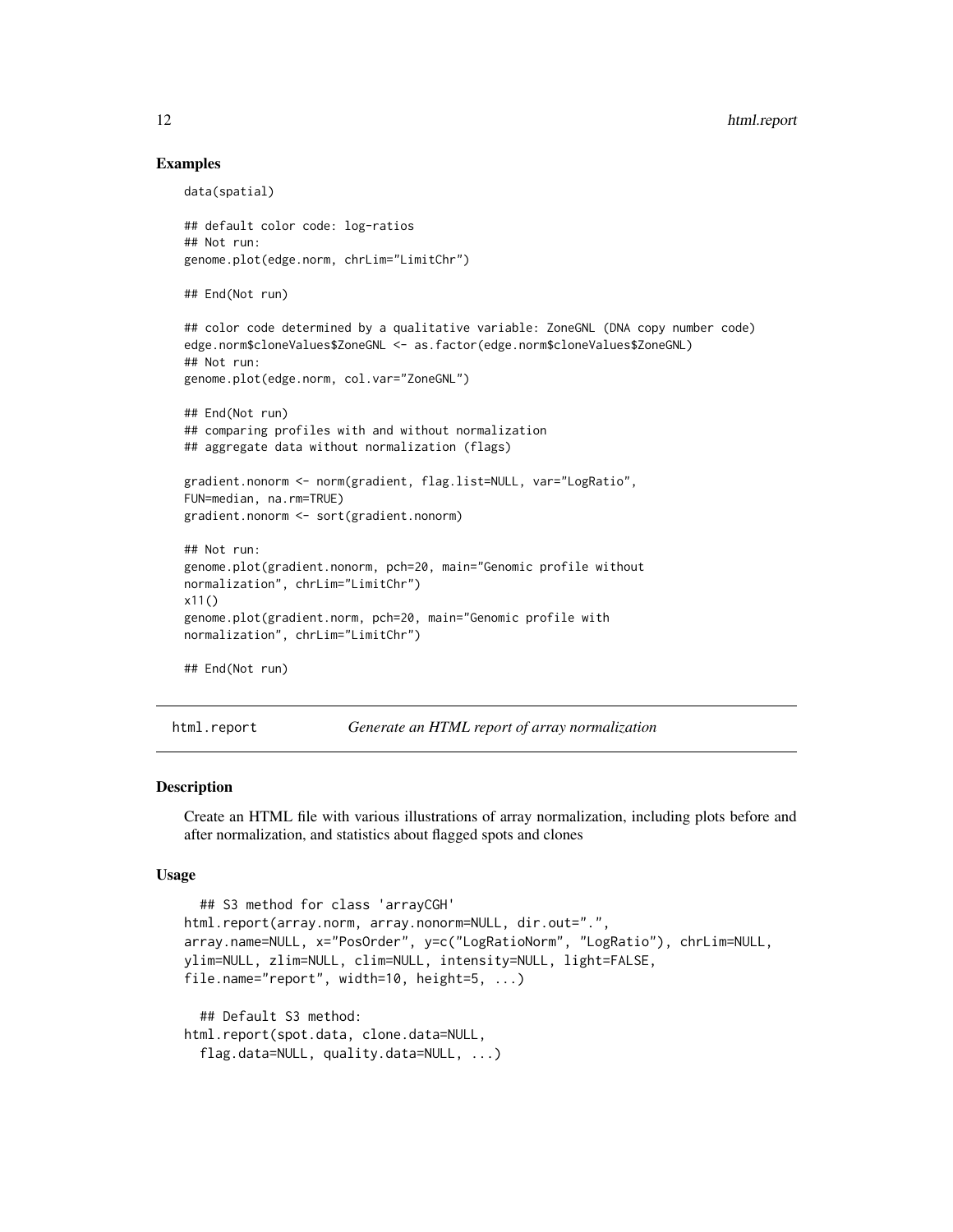# <span id="page-12-0"></span>html.report 13

# Arguments

| array.norm   | an object of type arrayCGH after normalization step                                                                                                                                                                                          |
|--------------|----------------------------------------------------------------------------------------------------------------------------------------------------------------------------------------------------------------------------------------------|
| array.nonorm | an optional object of type arrayCGH after a normalization step with no flags                                                                                                                                                                 |
| spot.data    | a data.frame containing spot-level informations (e.g. arrayCGH\\$arrayValues)                                                                                                                                                                |
| clone.data   | a data.frame containing clone-level informations (e.g. arrayCGH\\$cloneValues)                                                                                                                                                               |
| flag.data    | a data.frame containing information about flags, with fields char, label, arg,<br>count as generated by function flag. summary                                                                                                               |
| quality.data | a data.frame containing information about quality scores with fields name, label,<br>score as generated by function qscore.summary                                                                                                           |
| dir.out      | absolute path of a directory where the file is generated (defaults to the current<br>directory)                                                                                                                                              |
| array.name   | name or identifier of the array                                                                                                                                                                                                              |
| x            | a variable name from arrayCGH\\$cloneValues giving the order position of the<br>clones along the genome (defaults to 'PosOrder')                                                                                                             |
| у            | a vector of one or two variable names to be passed to report.plot                                                                                                                                                                            |
| chrLim       | an optional variable name from arrayCGH\\$cloneValues giving the limits of<br>each chromosome                                                                                                                                                |
| ylim         | a numeric vector of length 2 to be passed to report. plot: y axis range of the<br>genomic profile display                                                                                                                                    |
| clim         | a numeric vector of length 2 to be passed to report. plot: color range of the<br>genomic profile                                                                                                                                             |
| zlim         | a numeric vector of length 2 to be passed to report.plot: color range for array<br>image display                                                                                                                                             |
| intensity    | an optional list with names c("M.var", "A.var", "pred.var", "span"). The first 3<br>items specify existing variable names from arrayCGH\\$arrayValues that will<br>be used to draw a MA-plot. The last item is the value of the loess 'span' |
| light        | boolean value: if (light), only the core of the html file is generated; if (!light), a<br>complete html file is generated                                                                                                                    |
| file.name    | file name of the generated report (defaults to "report")                                                                                                                                                                                     |
| width        | plot width, in inches                                                                                                                                                                                                                        |
| height       | plot height, in inches                                                                                                                                                                                                                       |
| $\cdots$     | further arguments to be passed to report.plot                                                                                                                                                                                                |

#### Details

This function creates an HTML report file showing - the array image and the genome representation before normalization (if array.nonorm is provided) and after normalization, and optionally a MAplot - a table with information about the number of flagged spots for each flag, and the number of remaining spots after normalization - a table with information about various quality criteria for the array

#### Value

none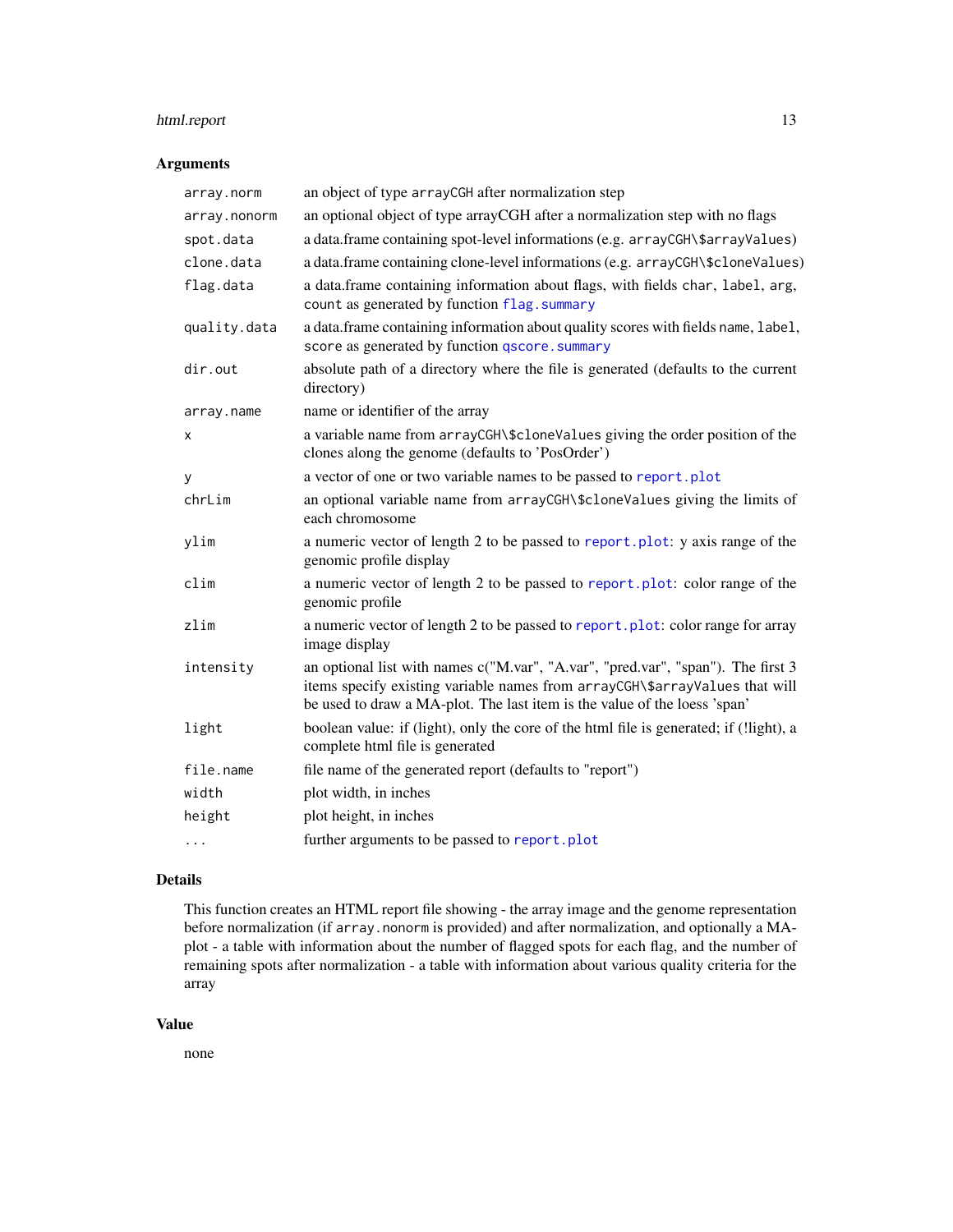#### Note

People interested in tools for array-CGH analysis can visit our web-page: [http://bioinfo.curie.](http://bioinfo.curie.fr) [fr](http://bioinfo.curie.fr).

# Author(s)

Pierre Neuvial, <manor@curie.fr>.

#### See Also

[flag.summary](#page-6-1), [report.plot](#page-24-1)

<span id="page-13-1"></span>

import *Import raw file to an arrayCGH object*

# Description

Load raw data from a text file coming from image analysis and convert it to an [arrayCGH](#page-0-0) object, using additional information about the array design.

Supported file types are Genepix Results file (.gpr), outputs from SPOT, or any text file with appropriate fields "Row" and "Column" and specified array design

#### Usage

```
import(file, var.names=NULL, spot.names=NULL, clone.names=NULL,
type=c("default", "gpr", "spot"), id.rep=1, design=NULL, add.lines=FALSE, ...)
```
# Arguments

| file        | a connection or character string giving the name of the file to import.                                                                                                                                                                                                                 |
|-------------|-----------------------------------------------------------------------------------------------------------------------------------------------------------------------------------------------------------------------------------------------------------------------------------------|
| var.names   | a vector of variables names used to compute the array design. If default is not<br>overwritten, it is set to c("Block", "Column", "Row", "X", "Y") for gpr files,<br>c("Arr.colx", "Arr.rowy", "Spot.colx", "Spot.rowy") for SPOT files, and c("Col",<br>"Row") for other text files    |
| spot.names  | a list with spot-level variable names to be added to arrayCGH\$arrayValues                                                                                                                                                                                                              |
| clone.names | a list with clone-level variable names to be added to array CGH\$ clone Values<br>(only used in case of within-slide replicates)                                                                                                                                                        |
| type        | a character value specifying the type of input file: currently .gpr files ("gpr"),<br>spot files ("spot") and other text files with fields 'Col' and 'Row' ("default") are<br>supported                                                                                                 |
| id.rep      | index of the replicate identifier (e.g. the name of the clone) in the vector (clone names)                                                                                                                                                                                              |
| design      | a numeric vector of length 4 specifying array design as number of blocks per<br>column, number of blocks per row, number of columns by block, number of<br>rows per block. This field is mandatory for "default" text files, optional for<br>"gpr" files, and not used for "SPOT" files |

<span id="page-13-0"></span>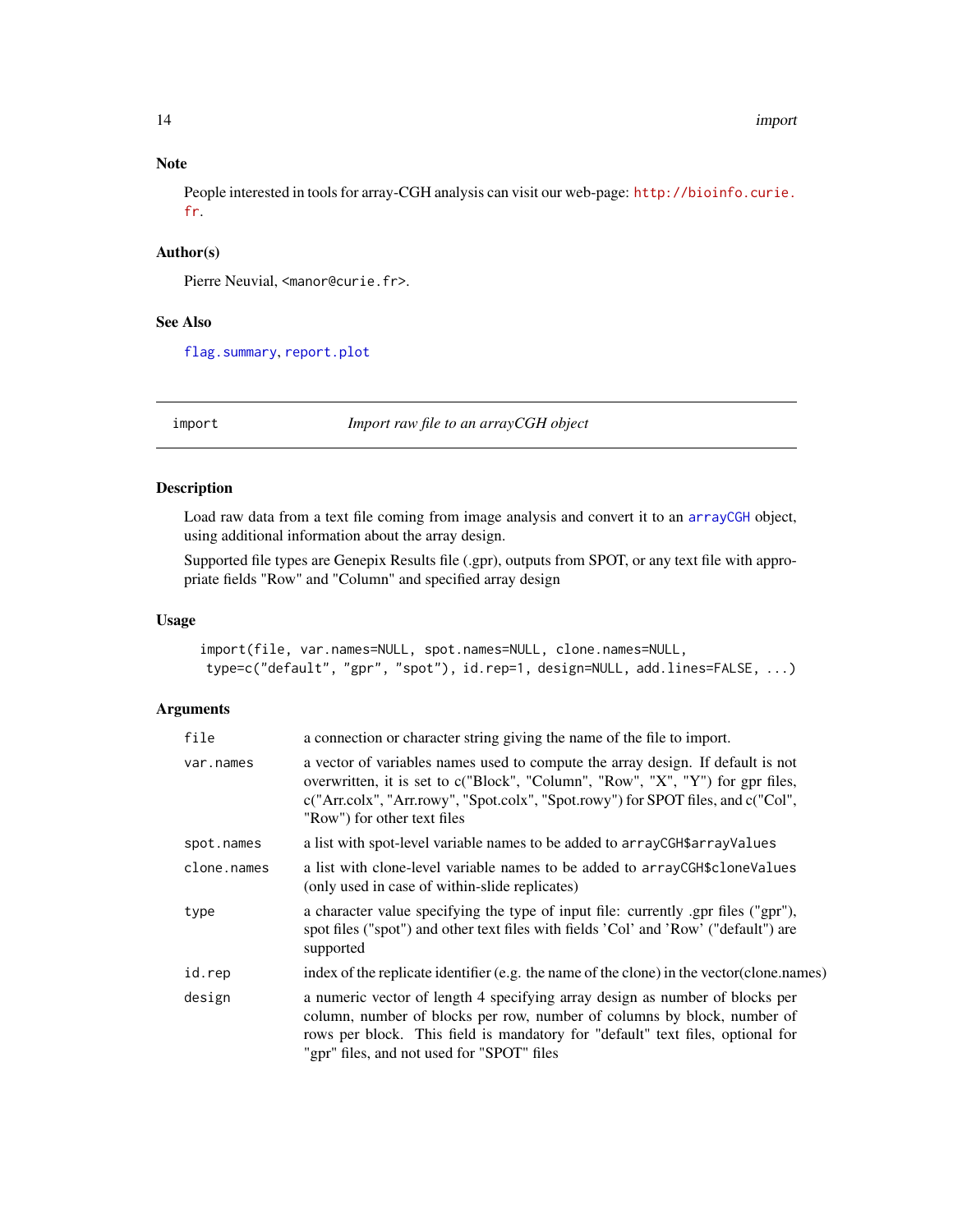#### import that the contract of the contract of the contract of the contract of the contract of the contract of the contract of the contract of the contract of the contract of the contract of the contract of the contract of th

| add.lines | boolean value to handle the case when array design does not match number of<br>lines. If TRUE, empty lines are added; if FALSE, execution is stopped                                                                                                      |
|-----------|-----------------------------------------------------------------------------------------------------------------------------------------------------------------------------------------------------------------------------------------------------------|
| .         | additional import parameters (e.g. 'sep=', or 'comment.char=', to be passed<br>to read, delim function. Note that argument as . is = TRUE is always passed to<br>read.delim, in order to avoid unapropriate conversion of character vectors to<br>factors |

#### Details

Mandatory elements of [arrayCGH](#page-0-0) objects are the array design and the x and y *absolute coordinates* of each spot on the array. Output files from SPOT contain x and y relative coordinates of each spot within a block, as well as block coordinates on the array; one can therefore easily construct te corresponding [arrayCGH](#page-0-0) object.

.gpr files currently only contain x and y relative coordinates of each spot within a block, and block index with no specification of the spatial block design: if block design is not specified by user, we compute it using the real pixel locations of each spot (X and Y variables in usual .gpr files)

If clone.names is provided, an additional data frame is created with clone-level information (e.g. clone names, positions, chromosomes, quality marks), aggregated from array-level information using the identifier specified by id.rep. This identifier is also added to the arrayCGH object created, with name 'id.rep'.

Due to space limitations, only the first 100 lines of sample 'gpr' and 'spot' files are given in the standard distribution of MANOR. Complete files are available at [http://bioinfo.curie.fr/projects/](http://bioinfo.curie.fr/projects/manor/index.html) [manor/index.html](http://bioinfo.curie.fr/projects/manor/index.html)

#### Value

an object of class [arrayCGH](#page-0-0)

#### **Note**

People interested in tools for array-CGH analysis can visit our web-page: [http://bioinfo.curie.](http://bioinfo.curie.fr) [fr](http://bioinfo.curie.fr).

#### Author(s)

Pierre Neuvial, <manor@curie.fr>.

#### See Also

#### [arrayCGH](#page-0-0)

#### Examples

```
dir.in <- system.file("extdata", package="MANOR")
## import from 'spot' files
spot.names <- c("LogRatio", "RefFore", "RefBack", "DapiFore", "DapiBack",
                "SpotFlag", "ScaledLogRatio")
clone.names <- c("PosOrder", "Chromosome")
```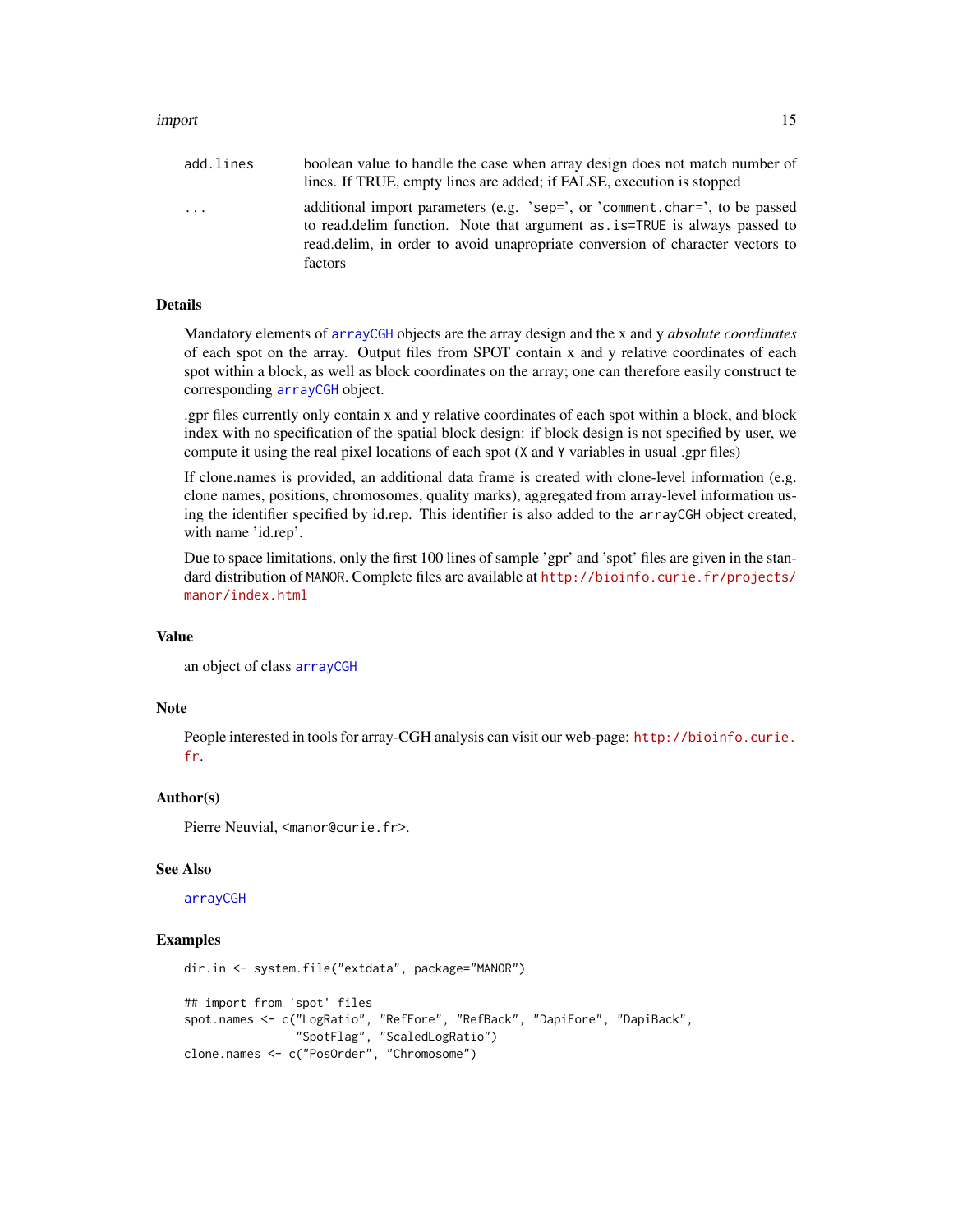```
edge <- import(paste(dir.in, "/edge.txt", sep=""), type="spot",
spot.names=spot.names, clone.names=clone.names, add.lines=TRUE)
## import from 'gpr' files
spot.names <- c("Clone", "FLAG", "TEST_B_MEAN", "REF_B_MEAN",
"TEST_F_MEAN", "REF_F_MEAN", "ChromosomeArm")
clone.names <- c("Clone", "Chromosome", "Position", "Validation")
ac <- import(paste(dir.in, "/gradient.gpr", sep=""), type="gpr",
spot.names=spot.names, clone.names=clone.names, sep="\t",
comment.char="@", add.lines=TRUE)
```

```
nem Spatial Classification by EM algorithm
```
# Description

The function nem computes spatial classification by EM algorithm.

# Usage

```
## Default S3 method:
nem(LogRatio, Col, Row, nk=nk, beta=1, iters=2000, ...)
## S3 method for class 'arrayCGH'
nem(arrayCGH, variable, nk=5, beta=1, iters=2000, ...)
```
# Arguments

| LogRatio        | Vector that corresponds to the values to be classified.   |
|-----------------|-----------------------------------------------------------|
| Co <sub>1</sub> | Vector of columns coordinates.                            |
| Row             | Vector of rows coordinates.                               |
| nk              | Integer value corresponding to the number classes.        |
| beta            | Scale parameter for importance of spatial information.    |
| iters           | Maximum number of iterations allowed.                     |
| arrayCGH        | Object of class arrayCGH.                                 |
| variable        | Variable that corresponds to the values to be classified. |
| .               | .                                                         |

## Value

Either a data frame with the following added elements:

ZoneNem Vector of label zones.

or an object of class [arrayCGH](#page-0-0) with the following elements added to the data.frame attribute arrayValues:

ZoneNem Vector of label zones.

<span id="page-15-0"></span>16 nem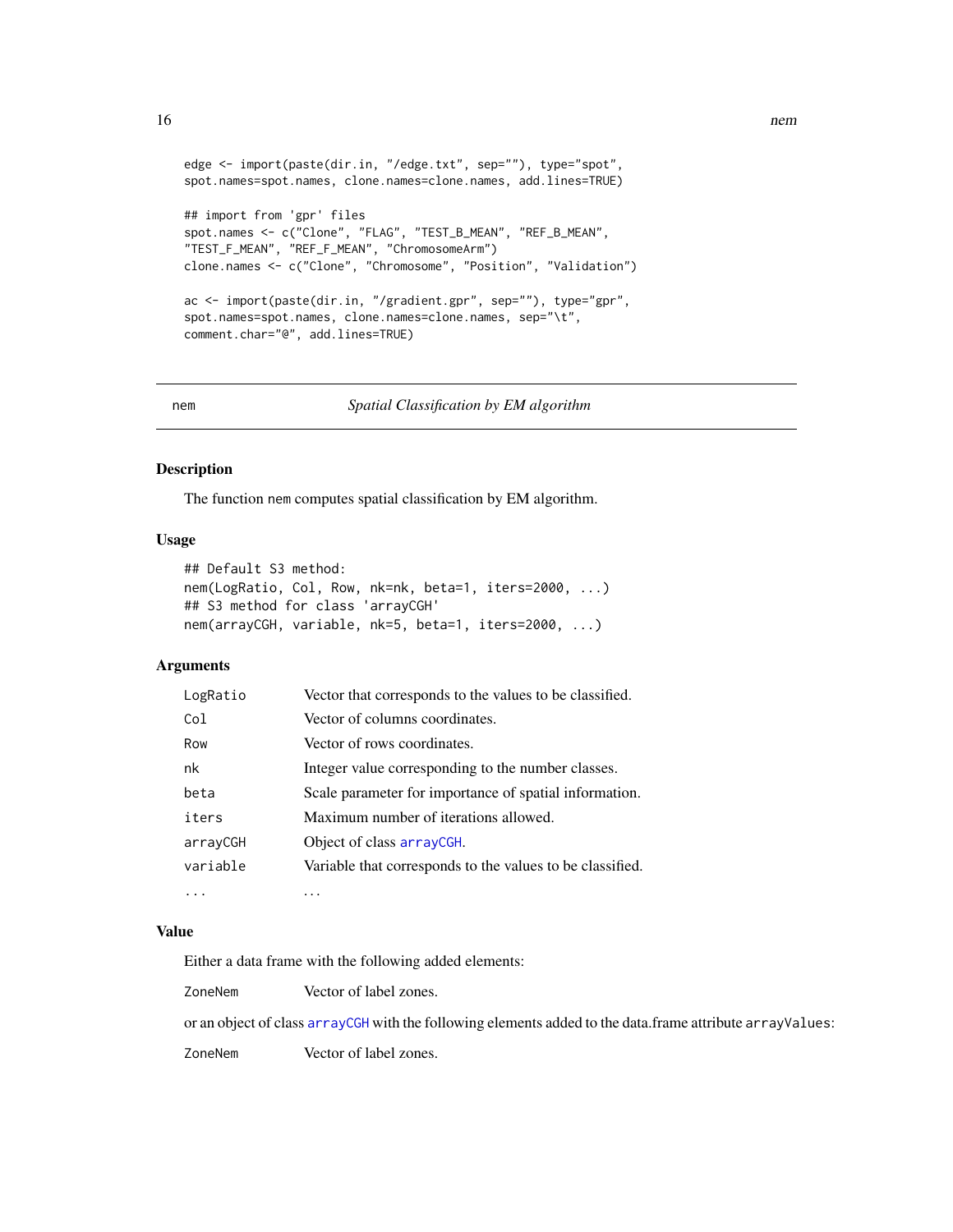nem and the state of the state of the state of the state of the state of the state of the state of the state of the state of the state of the state of the state of the state of the state of the state of the state of the st

#### **Note**

People interested in tools for array-CGH analysis can visit our web-page: [http://bioinfo.curie.](http://bioinfo.curie.fr) [fr](http://bioinfo.curie.fr).

#### Author(s)

Philippe Hup?, <manor@curie.fr>.

# References

C. Ambroise, *Approche probabiliste en classification automatique et contraintes de voisinage*, Ph.D. thesis, Universit? de Technologie de Compi?gne, 1996.

C. Ambroise, M. Dang, and G. Govaert, *Clustering of spatial data by the em algorithm* in Geostatistics for Environmental Applications, A. Soares, J. Gomez-Hernandez, and R. Froidevaux, Eds., pp. 493-504. Kluwer Academic Publisher, 1997.

P. Neuvial, P. Hup?, I. Brito, S. Liva, E. Mani?, C. Brennetot, A. Aurias, F. Radvanyi, and E. Barillot. *Spatial normalization of array-CGH data*. BMC Bioinformatics, 7(1):264. May 2006.

# Examples

data(spatial) ## arrays with local spatial effects

```
## Plot of LogRatio measured on the array CGH
## Not run:
GLAD::arrayPlot(edge,"LogRatio", main="Log2-Ratio measured on the array
CGH", zlim=c(-1,1), bar="v", mediancenter=TRUE)
```
## End(Not run)

```
## Spatial trend of the scaled log-ratios (the variable "ScaledLogRatio"
## equals to the log-ratio minus the median value of the corresponding chromosome arm)
edgeTrend <- arrayTrend(edge, variable="ScaledLogRatio",
span=0.03, degree=1, iterations=3, family="symmetric")
```

```
## Not run:
GLAD::arrayPlot(edgeTrend, variable="Trend", main="Spatial trend of the array CGH", bar="v")
```
## End(Not run)

```
## Classification with spatial constraint of the spatial trend
edgeNem <- nem(edgeTrend, variable="Trend")
## Not run:
GLAD::arrayPlot(edgeNem, variable="ZoneNem", main="Spatial zones identified by nem", bar="v")
```
## End(Not run)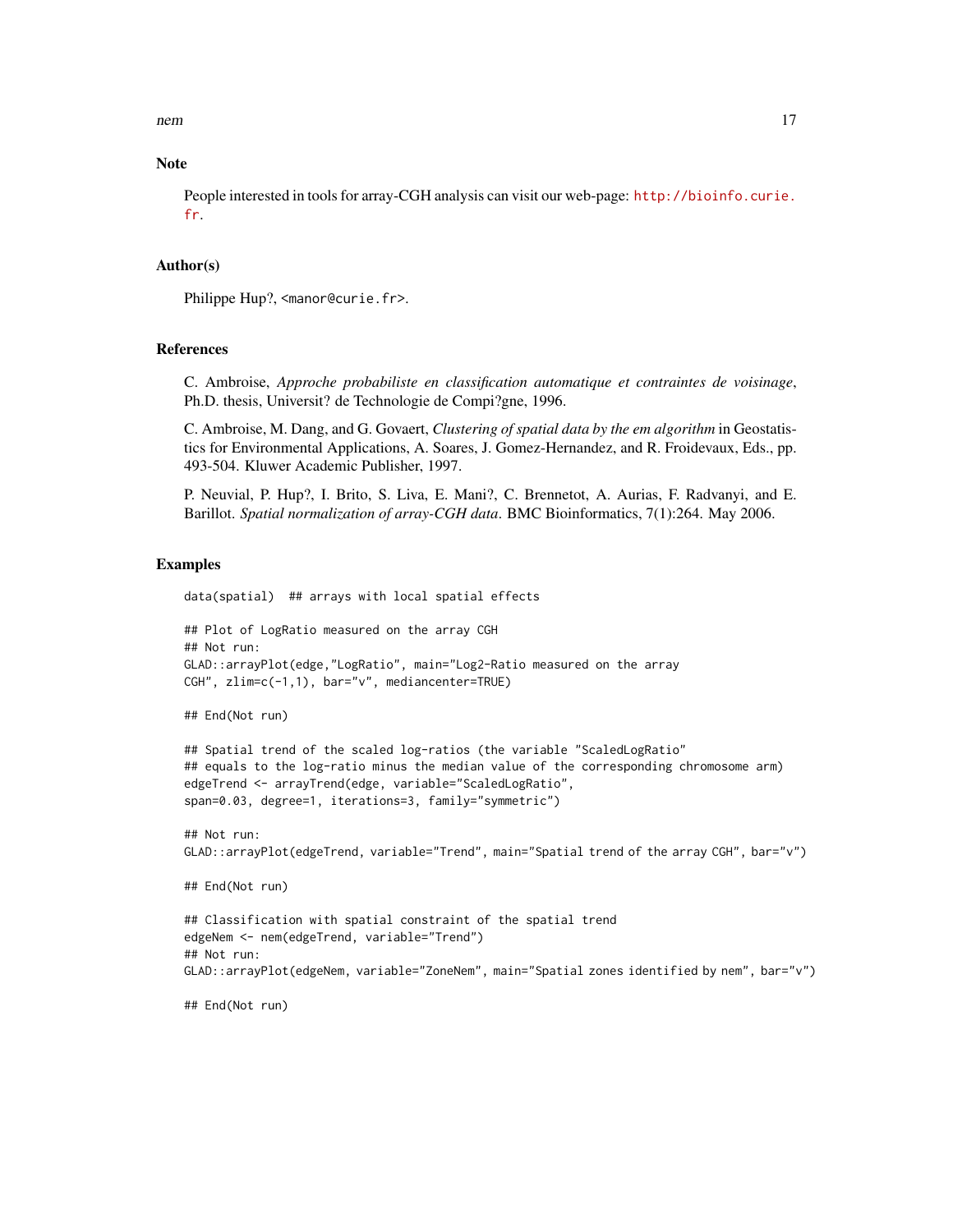#### <span id="page-17-1"></span>**Description**

Normalize an object of type arrayCGH using a list of criteria specified as (temporary or permanent) flags. If a replicate identifier (clone name) is provided, a single target value is computed for all the replicates.

The normalization coefficient is computed as a function, and is applied to all good quality spots of the array.

#### Usage

```
## S3 method for class 'arrayCGH'
norm(arrayCGH, flag.list=NULL, var="LogRatio", printTime=FALSE, FUN=median, ...)
```
# Arguments

| arrayCGH   | an object of type arrayCGH                                                                                                       |
|------------|----------------------------------------------------------------------------------------------------------------------------------|
| flag.list  | a list of objects of type flag                                                                                                   |
| var        | a variable name (from arrayCGH\$arrayValues) from which normalization co-<br>efficient has to be computed; default is "LogRatio" |
| printTime  | boolean value; if TRUE, the time taken by each step of the normalization process<br>is displayed                                 |
| <b>FUN</b> | an aggregation function (e.g. mean, median) to compute a normalization coeffi-<br>cient; default is median                       |
| $\ddotsc$  | further arguments to be passed to FUN                                                                                            |

#### Details

The two flag types are treated differently : - permanent flags detect poor quality spots, which are removed from further analysis - temporary flags detect good quality spots that would bias the normalization coefficient if they were not excluded from its computation, e.g. amplicons or sexual chromosomes. Thus they are not taken into account for the computation of the coefficient, but at the end of the analysis they are normalized as any good quality spots of the array.

The normalization coefficient is computed as a function (e.g. mean or median) of the target value (e.g. log-ratios); it is then applied to all good quality spots (including temporary flags), i.e. substracted from each target value.

If clone level information is available (i.e. if arrayCGH\$cloneValues is not null), a normalized mean target value and basic statistics (such as the number of replicates per clone) are calculated for each clone.

#### Value

an object of type arrayCGH

#### <span id="page-17-0"></span>18 norm and the contract of the contract of the contract of the contract of the contract of the contract of the contract of the contract of the contract of the contract of the contract of the contract of the contract of th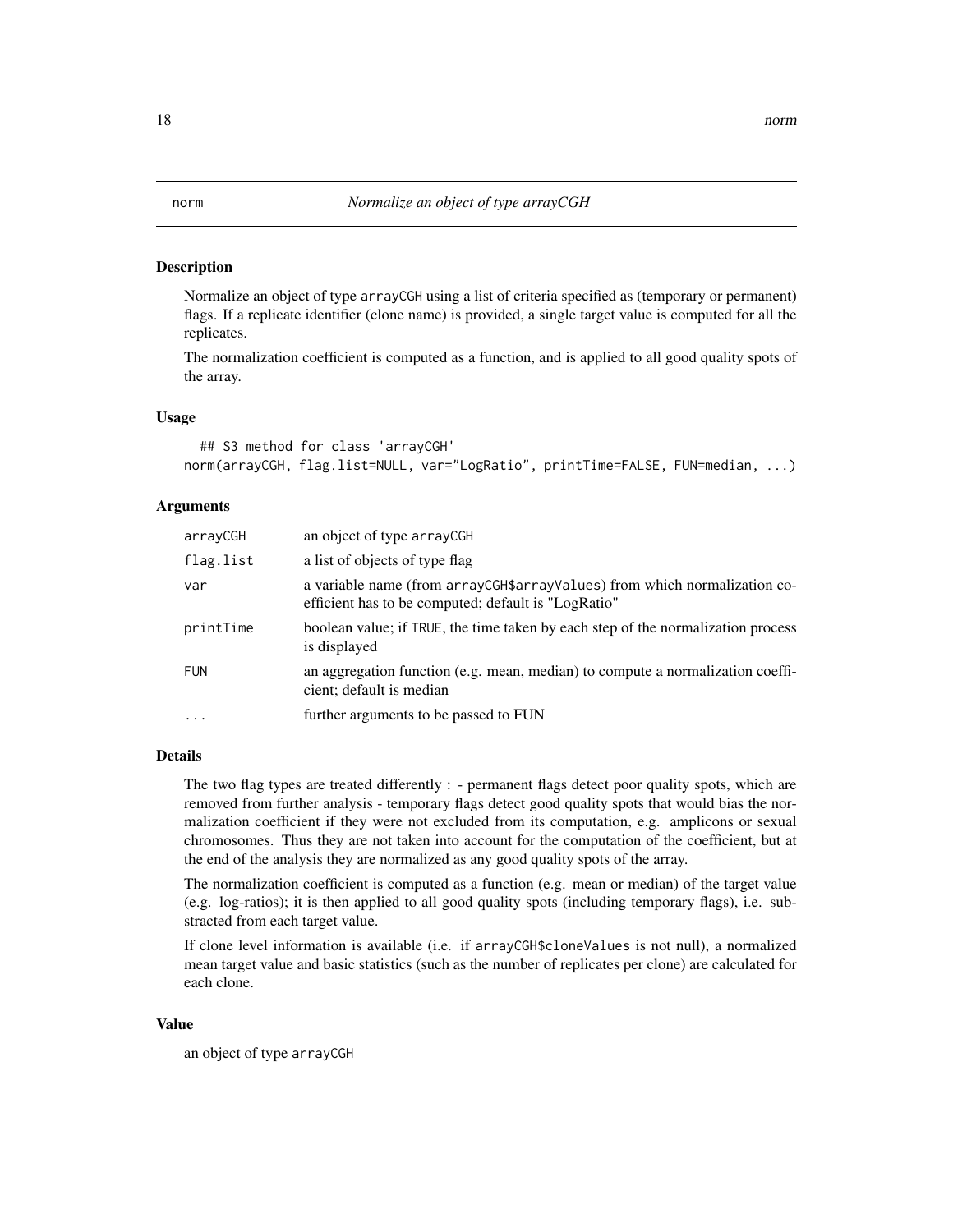<span id="page-18-0"></span>norm and the contract of the contract of the contract of the contract of the contract of the contract of the contract of the contract of the contract of the contract of the contract of the contract of the contract of the c

#### **Note**

People interested in tools for array-CGH analysis can visit our web-page: [http://bioinfo.curie.](http://bioinfo.curie.fr) [fr](http://bioinfo.curie.fr).

## Author(s)

Pierre Neuvial, <manor@curie.fr>.

### References

P. Neuvial, P. Hup?, I. Brito, S. Liva, E. Mani?, C. Brennetot, A. Aurias, F. Radvanyi, and E. Barillot. *Spatial normalization of array-CGH data*. BMC Bioinformatics, 7(1):264. May 2006.

#### See Also

[flag](#page-5-1)

#### Examples

```
data(spatial)
data(flags)
```

```
### 'edge': local spatial bias
## define a list of flags to be applied
flag.list1 <- list(spatial=local.spatial.flag, spot=spot.corr.flag,
ref.snr=ref.snr.flag, dapi.snr=dapi.snr.flag, rep=rep.flag,
unique=unique.flag)
flag.list1$spatial$args <- alist(var="ScaledLogRatio", by.var=NULL,
nk=5, prop=0.25, thr=0.15, beta=1, family="symmetric")
flag.list1$spot$args <- alist(var="SpotFlag")
flag.list1$spot$char <- "O"
flag.list1$spot$label <- "Image analysis"
```

```
## normalize arrayCGH
edge.norm <- norm(edge, flag.list=flag.list1,
var="LogRatio", FUN=median, na.rm=TRUE)
print(edge.norm$flags) ## spot-level flag summary (computed by flag.summary)
```

```
## aggregate arrayCGH without normalization
edge.nonorm <- norm(edge, flag.list=NULL, var="LogRatio",
FUN=median, na.rm=TRUE)
```

```
## sort genomic informations
edge.norm <- sort(edge.norm, position.var="PosOrder")
edge.nonorm <- sort(edge.nonorm, position.var="PosOrder")
```

```
## plot genomic profiles
layout(matrix(c(1,2,4,5,3,3,6,6), 4,2),width=c(1, 4), height=c(6,1,6,1))
report.plot(edge.nonorm, chrLim="LimitChr", layout=FALSE,
main="Pangenomic representation (before normalization)", zlim=c(-1,1),
ylim=c(-3,1))report.plot(edge.norm, chrLim="LimitChr", layout=FALSE,
```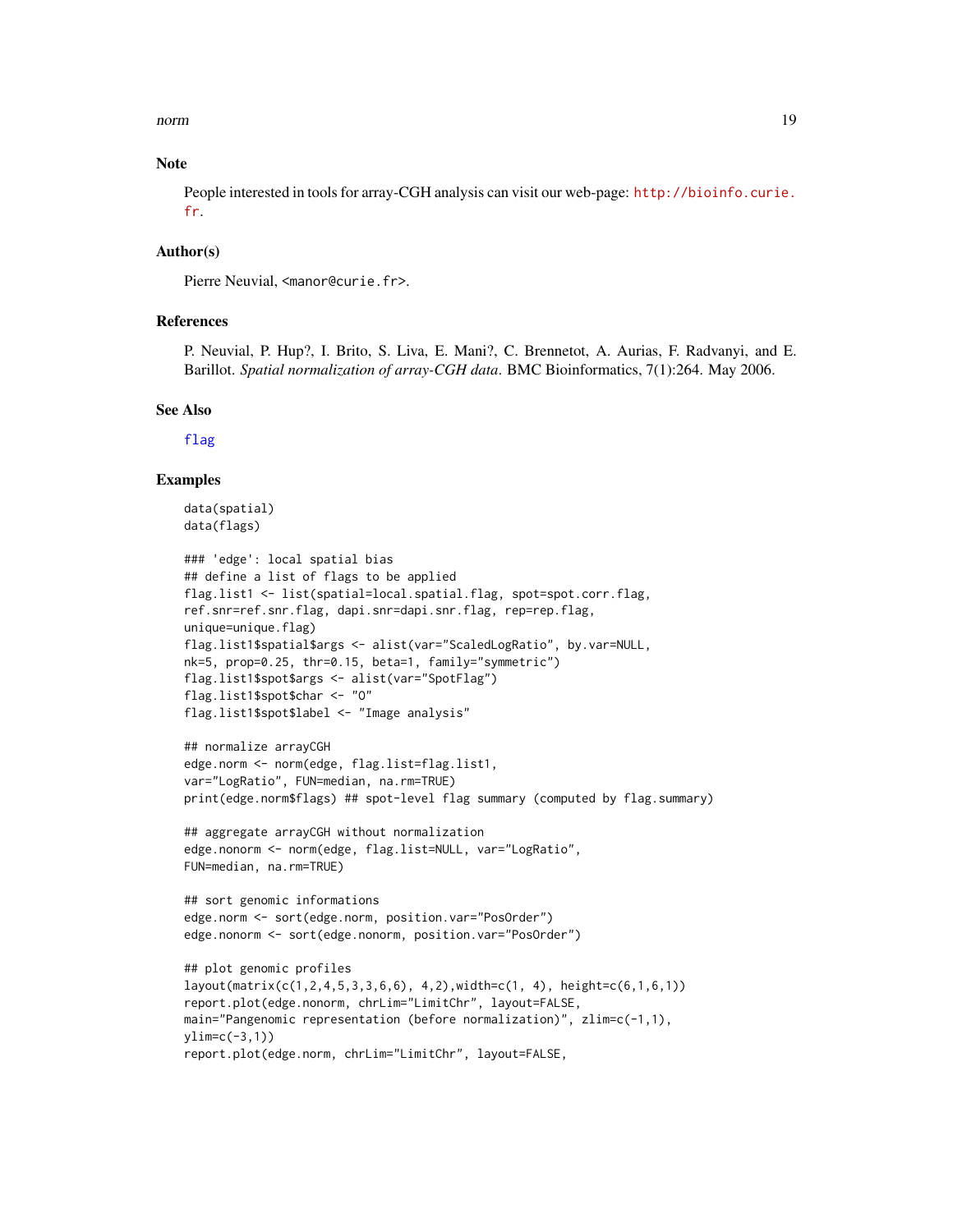```
main="Pangenomic representation (after normalization)", zlim=c(-1,1),
ylim=c(-3,1))
### 'gradient': global array Trend
## define a list of flags to be applied
flag.list2 <- list(
  spot=spot.flag, global.spatial=global.spatial.flag, SNR=SNR.flag,
  val.mark=val.mark.flag, position=position.flag, unique=unique.flag,
  amplicon=amplicon.flag, replicate=replicate.flag,
  chromosome=chromosome.flag)
## normalize arrayCGH
gradient.norm <- norm(gradient, flag.list=flag.list2,
                      var="LogRatio", FUN=median, na.rm=TRUE)
## aggregate arrayCGH without normalization
gradient.nonorm <- norm(gradient, flag.list=NULL, var="LogRatio", FUN=median, na.rm=TRUE)
## sort genomic informations
gradient.norm <- sort(gradient.norm)
gradient.nonorm <- sort(gradient.nonorm)
## plot genomic profiles
layout(matrix(c(1,2,4,5,3,3,6,6), 4,2),width=c(1, 4), height=c(6,1,6,1))
report.plot(gradient.nonorm, chrLim="LimitChr", layout=FALSE,
main="Pangenomic representation (before normalization)", zlim=c(-2,2),
ylim=c(-3,2))
report.plot(gradient.norm, chrLim="LimitChr", layout=FALSE,
main="Pangenomic representation (after normalization)", zlim=c(-2,2),
ylim=c(-3,2))
```
<span id="page-19-1"></span>

qscore *Create an object of type qscore*

# Description

qscore object is a list which contains a function, a name, and optionnally a label and arguments to be passed to the function.

#### Usage

```
to.qscore(FUN, name=NULL, args=NULL, label=NULL, dec=3)
```
#### Arguments

| <b>FUN</b> | a R function returning a numeric value, with first argument of type arrayCGH,<br>and optionally other arguments. |
|------------|------------------------------------------------------------------------------------------------------------------|
| name       | a short character value for gscore object identification                                                         |
| args       | a list of arguments to be passed to FUN; defaults to NULL (ie arrayCGH is the<br>only argument to FUN)           |

<span id="page-19-0"></span>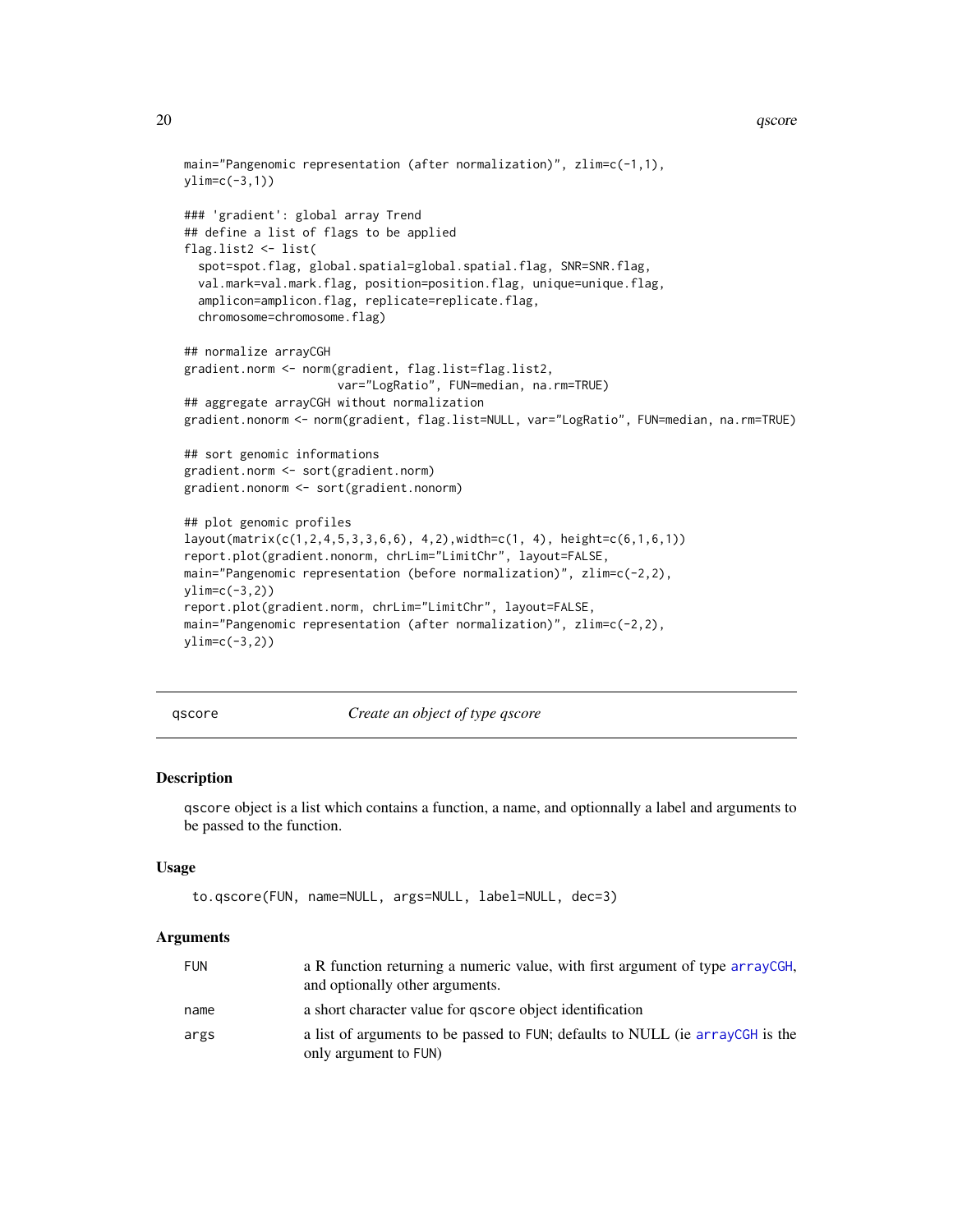# <span id="page-20-0"></span>qscore.arrayCGH 21

| label | a character value for gscore object labelling                                    |
|-------|----------------------------------------------------------------------------------|
| dec   | an integer value giving the number of significant digits to keep (defaults to 3) |

# Value

An object of class qscore.

# Note

People interested in tools for array-CGH analysis can visit our web-page: [http://bioinfo.curie.](http://bioinfo.curie.fr) [fr](http://bioinfo.curie.fr).

# Author(s)

Pierre Neuvial, <manor@curie.fr>.

# See Also

[qscore.arrayCGH](#page-20-1), [qscore.summary.arrayCGH](#page-21-2)

<span id="page-20-1"></span>qscore.arrayCGH *arrayCGH quality score*

# Description

Computes a quality score for a given arrayCGH.

### Usage

```
qscore.arrayCGH(qscore, arrayCGH)
```
# Arguments

| gscore   | an object of type qscore.   |
|----------|-----------------------------|
| arrayCGH | an object of type arrayCGH. |

# Value

A numeric value.

# Note

People interested in tools for array-CGH analysis can visit our web-page: [http://bioinfo.curie.](http://bioinfo.curie.fr) [fr](http://bioinfo.curie.fr).

# Author(s)

Pierre Neuvial, <manor@curie.fr>.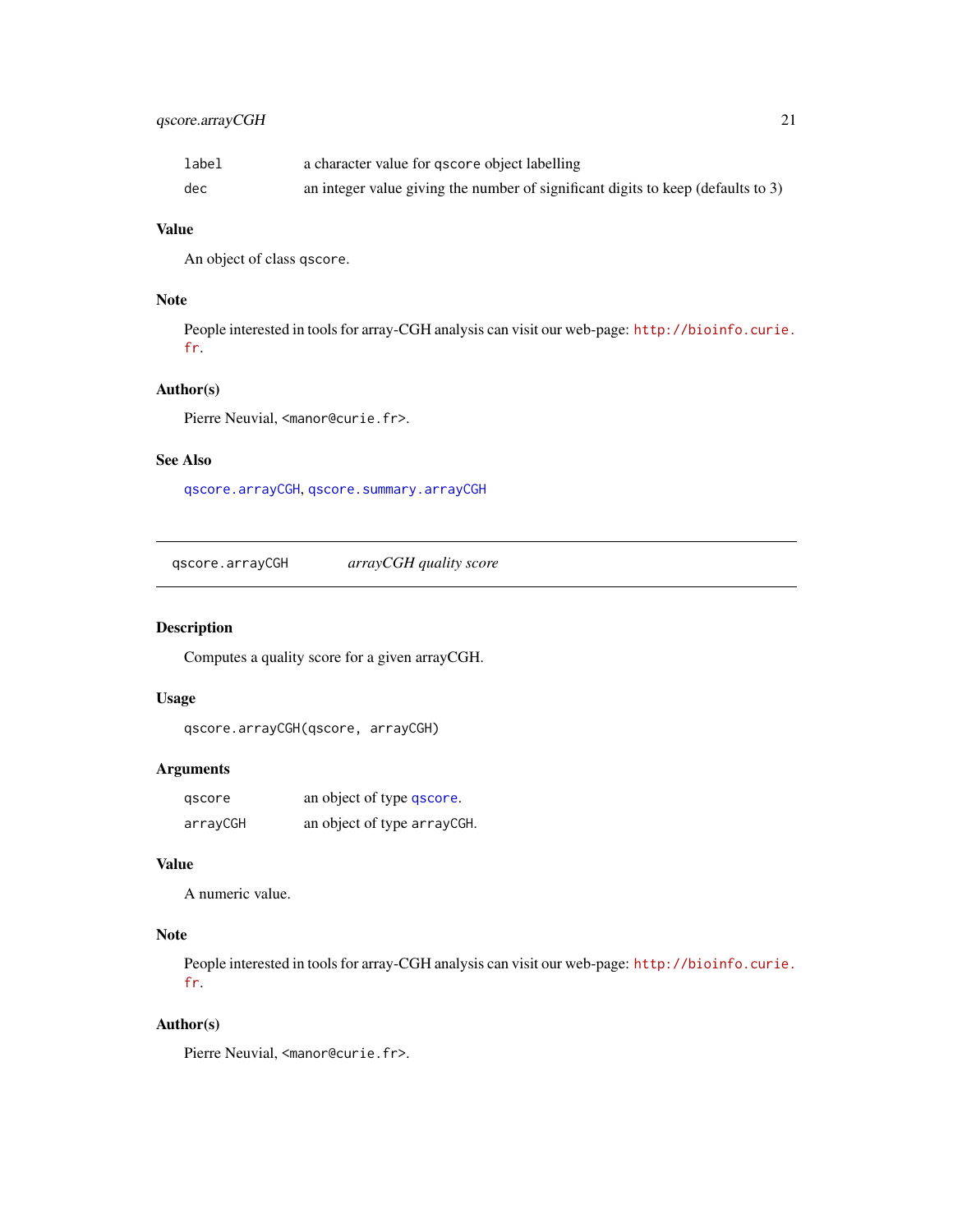# See Also

[qscore](#page-19-1), [qscore.summary](#page-21-1)

#### Examples

data(qscores) data(spatial)

## compute a quality score for a couple of arrays: signal smoothness qscore.arrayCGH(smoothness.qscore, edge.norm) qscore.arrayCGH(smoothness.qscore, gradient.norm)

<span id="page-21-1"></span>qscore.summary *Compute quality scores for a given arrayCGH object*

# <span id="page-21-2"></span>Description

Compute useful quality scores for the arrayCGH and display them in a convenient way

#### Usage

```
qscore.summary.arrayCGH(arrayCGH, qscore.list)
```
# Arguments

| arrayCGH    | an object of type arrayCGH       |
|-------------|----------------------------------|
| gscore.list | a list of objects of type qscore |

#### Details

This function is used by the function html.report for the generation of an HMTL report of the normalization step. It can also be used by itself.

#### Value

A data.frame with 3 columns:

| name   | qscore name    |
|--------|----------------|
| label  | qscore label   |
| gscore | quality qscore |

# Note

People interested in tools for array-CGH analysis can visit our web-page: [http://bioinfo.curie.](http://bioinfo.curie.fr) [fr](http://bioinfo.curie.fr).

<span id="page-21-0"></span>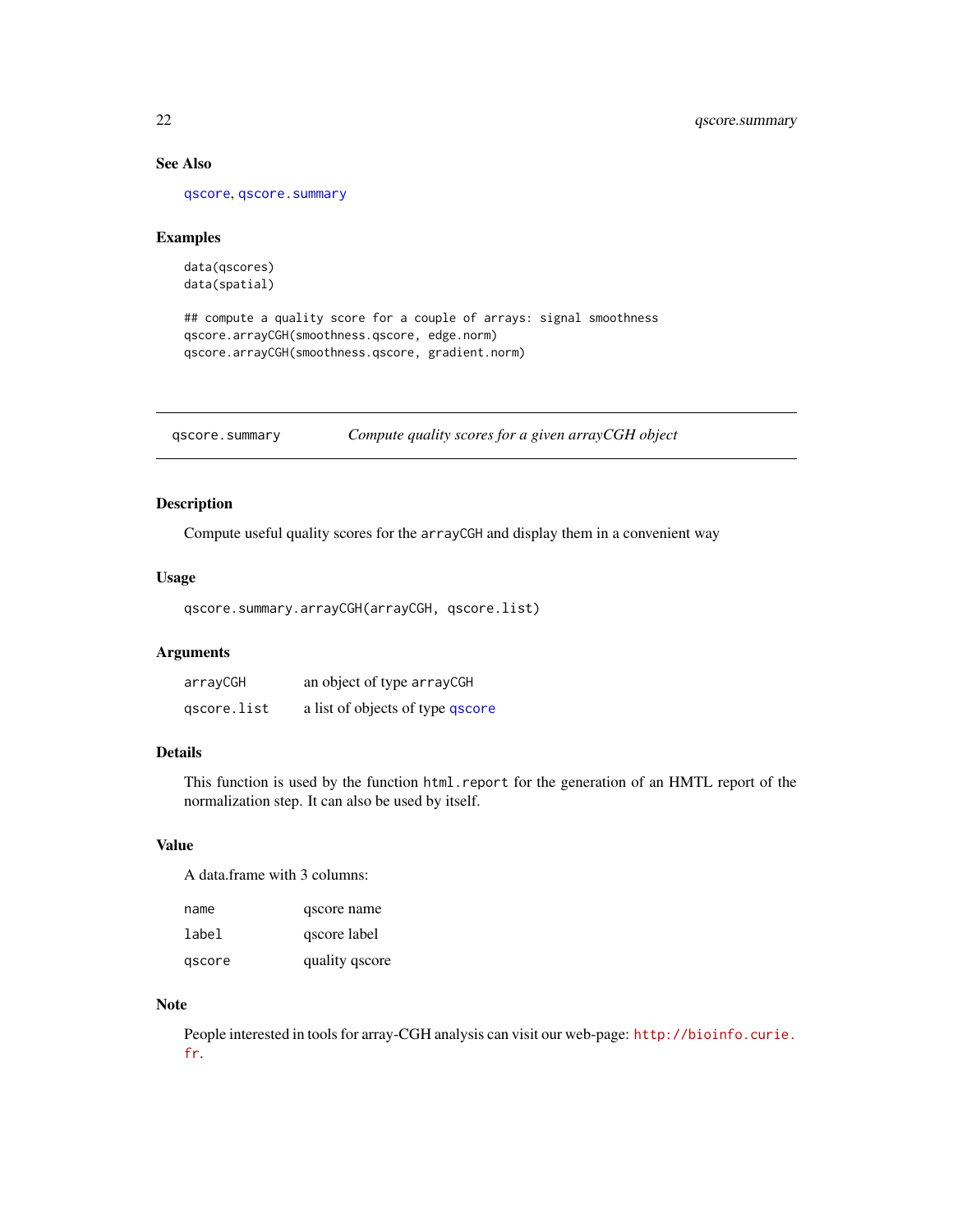#### <span id="page-22-0"></span>qscores 23

### Author(s)

Pierre Neuvial, <manor@curie.fr>.

# See Also

[qscore](#page-19-1), [qscore.summary](#page-21-1), [html.report](#page-11-1)

#### Examples

data(qscores) data(spatial)

```
## define a list of qscores
qscore.list <- list(clone=clone.qscore, pct.clone=pct.clone.qscore,
pct.spot=pct.spot.qscore, pct.replicate=pct.replicate.qscore,
smoothness=smoothness.qscore, dyn.x=dyn.x.qscore, dyn.y=dyn.y.qscore,
var.replicate=var.replicate.qscore)
```

```
## compute quality scores for a couple of normalized arrays
gradient.norm$quality <- qscore.summary.arrayCGH(gradient.norm,
qscore.list)
print(gradient.norm$quality[, 2:3])
```

```
qscore.list$dyn.x$args$test <- 23
qscore.list$dyn.y$args$test <- 24
edge.norm$quality <- qscore.summary.arrayCGH(edge.norm, qscore.list)
print(edge.norm$quality[, 2:3])
```
qscores *Examples of qscore objects (quality scores) to apply to CGH arrays*

#### Description

This data set provides [qscore](#page-19-1) objects that can be applied to *normalized* arrayCGH objects in order to evaluate data quality after normalization.

#### Usage

data(qscores)

#### Format

The following qscore objects are provided:

| clone.gscore           | number of clones                         |
|------------------------|------------------------------------------|
| pct.clone.gscore       | percentage of clones                     |
| pct.spot.gscore        | percentage of spots                      |
| pct.spot.before.gscore | percentage of spots before normalization |
| pct.replicate.gscore   | average percentage of replicates         |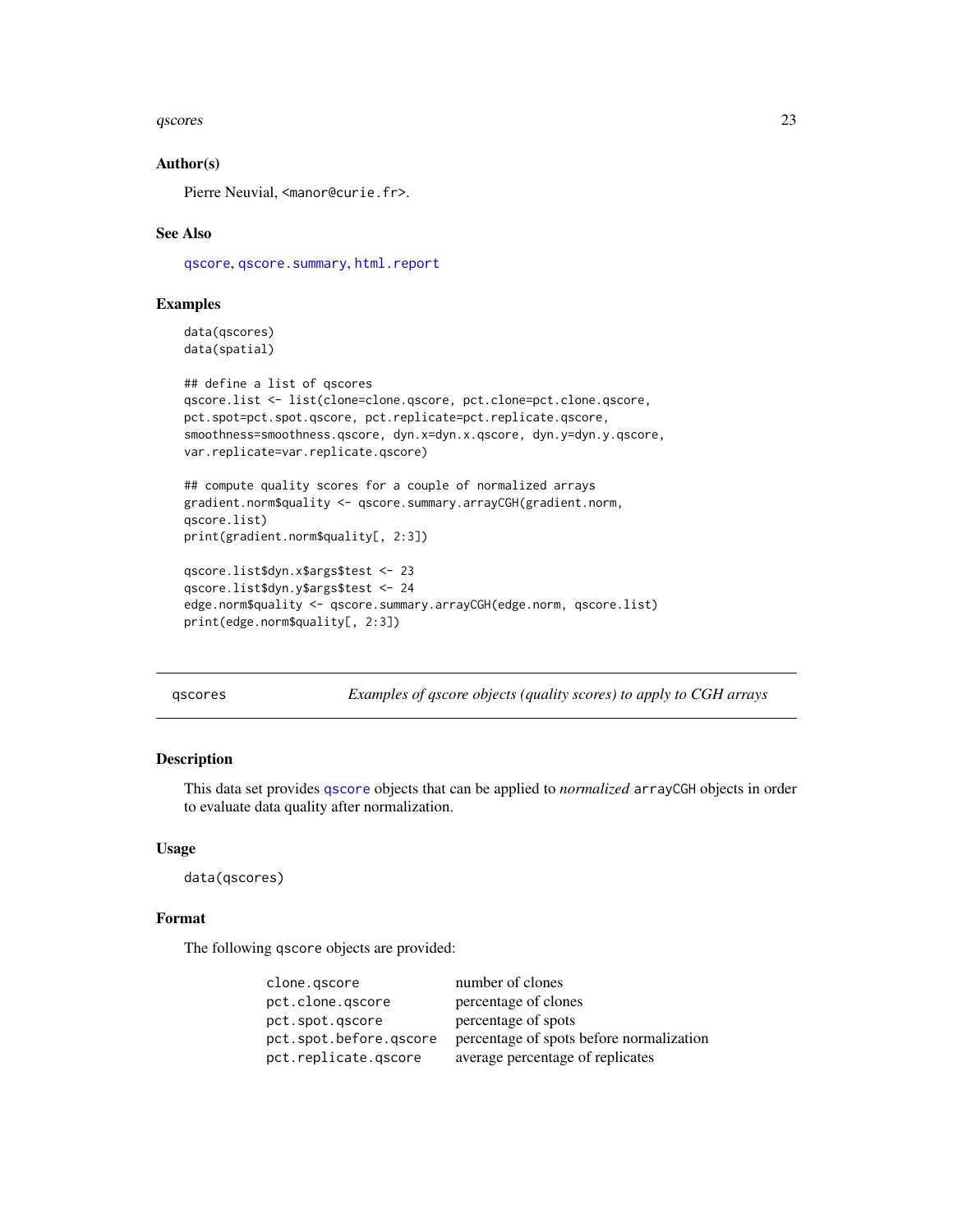#### <span id="page-23-0"></span>24 qscores and the contract of the contract of the contract of the contract of the contract of the contract of the contract of the contract of the contract of the contract of the contract of the contract of the contract of

| smoothness.gscore    | signal smoothness               |
|----------------------|---------------------------------|
| var.replicate.gscore |                                 |
| dyn.x.gscore         | signal dynamics on X chromosome |
| dyn.y.gscore         | signal dynamics on Y chromosome |

# Note

People interested in tools for array-CGH analysis can visit our web-page: [http://bioinfo.curie.](http://bioinfo.curie.fr) [fr](http://bioinfo.curie.fr).

#### Author(s)

Pierre Neuvial, <manor@curie.fr>.

# Source

Institut Curie, <manor@curie.fr>.

# See Also

[spatial](#page-26-1), [qscore.summary.arrayCGH](#page-21-2), [qscore](#page-19-1)

#### Examples

```
data(qscores)
data(spatial)
```

```
## define a list of qscores
qscore.list <- list(clone=clone.qscore, pct.clone=pct.clone.qscore,
pct.spot=pct.spot.qscore, pct.replicate=pct.replicate.qscore,
smoothness=smoothness.qscore, dyn.x=dyn.x.qscore, dyn.y=dyn.y.qscore,
var.replicate=var.replicate.qscore)
```

```
## compute quality scores for a couple of normalized arrays
gradient.norm$quality <- qscore.summary.arrayCGH(gradient.norm,
qscore.list)
print(gradient.norm$quality[, 2:3])
```

```
qscore.list$dyn.x$args$test <- 23
qscore.list$dyn.y$args$test <- 24
edge.norm$quality <- qscore.summary.arrayCGH(edge.norm, qscore.list)
print(edge.norm$quality[, 2:3])
```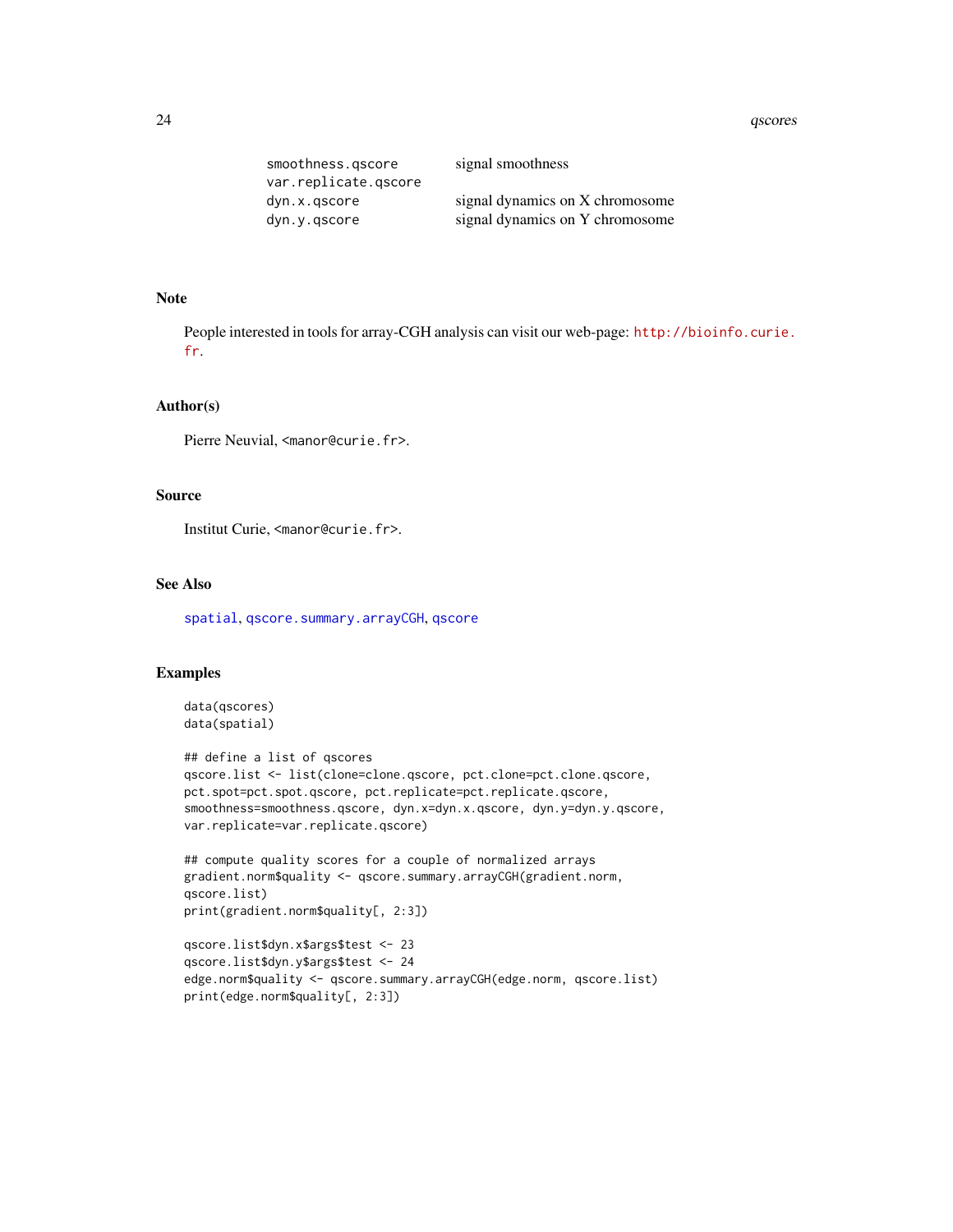<span id="page-24-1"></span><span id="page-24-0"></span>

# Description

Displays an array image and a genomic representation of a normalized arrayCGH.

#### Usage

```
## S3 method for class 'arrayCGH'
report.plot(arrayCGH, x="PosOrder", y=c("LogRatioNorm",
  "LogRatio"), chrLim=NULL, layout=TRUE, main=NULL, zlim=NULL, ...)
## Default S3 method:
report.plot(spot.data, clone.data, design, x="PosOrder",
  y=c("LogRatioNorm", "LogRatio"), chrLim=NULL, layout=TRUE, main=NULL,
 zlim=NULL, ...)
```
# Arguments

| arrayCGH   | an object of type arrayCGH.                                                                                                                                                                                                                                                                                           |
|------------|-----------------------------------------------------------------------------------------------------------------------------------------------------------------------------------------------------------------------------------------------------------------------------------------------------------------------|
| spot.data  | data.frame with spot-level information to be passed to arrayPlot.                                                                                                                                                                                                                                                     |
| clone.data | data.frame with clone-level information to be passed to genome.plot.                                                                                                                                                                                                                                                  |
| design     | vector of length 4 with array design: number of blocks per column and per row,<br>number of columns and rows per block.                                                                                                                                                                                               |
| X          | a variable name from arrayCGH\\$cloneValues giving the order position of the<br>clones along the genome.                                                                                                                                                                                                              |
| у          | a vector of one or two variable names to be plotted on the array and along the<br>genome. The first one is taken from arrayCGH\\$arrayValues and is plotted<br>on the array; the second one (or the first one if only one name was provided) is<br>taken from arrayCGH\\$cloneValues and is plotted along the genome. |
| chrLim     | an optional variable name from arrayCGH\\$cloneValues giving the limits of<br>each chromosome.                                                                                                                                                                                                                        |
| layout     | if TRUE, plot layout is set to a $1*2$ matrix with relative column widths 1 and 4.                                                                                                                                                                                                                                    |
| main       | title for the genomic profile.                                                                                                                                                                                                                                                                                        |
| zlim       | numeric vector of length 2 to be passed to arrayPlot: minimum and maximum<br>signal values for array image display.                                                                                                                                                                                                   |
| $\cdots$   | further arguments to be passed to genome. plot.                                                                                                                                                                                                                                                                       |

# Details

This function successively calls [arrayPlot](#page-0-0) and [genome.plot](#page-9-1).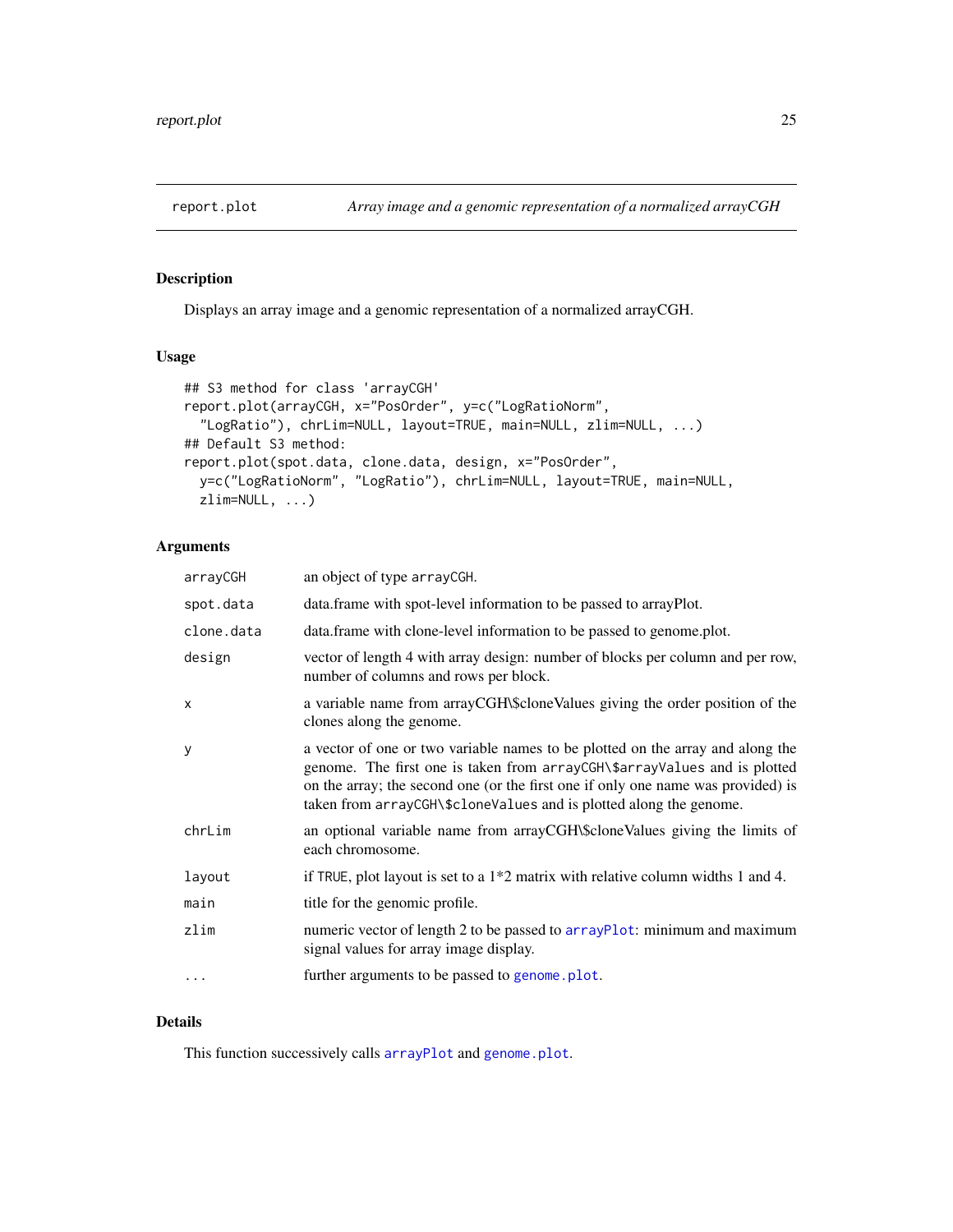# <span id="page-25-0"></span>**Note**

People interested in tools for array-CGH analysis can visit our web-page: [http://bioinfo.curie.](http://bioinfo.curie.fr) [fr](http://bioinfo.curie.fr).

## Author(s)

Pierre Neuvial, <manor@curie.fr>.

#### See Also

[genome.plot](#page-9-1), [arrayPlot](#page-0-0), [html.report](#page-11-1)

#### Examples

data(spatial)

```
### edge: local spatial bias
## aggregate arrayCGH without normalization for comparison with
## normalized array
edge.nonorm <- norm(edge, flag.list=NULL, FUN=median, na.rm=TRUE)
edge.nonorm <- sort(edge.nonorm, position.var="PosOrder")
```

```
layout(matrix(c(1,2,4,5,3,3,6,6), 4,2),width=c(1, 4), height=c(6,1,6,1))
report.plot(edge.nonorm, chrLim="LimitChr", layout=FALSE,
main="Pangenomic representation (before normalization)", zlim=c(-1,1),
ylim=c(-3,1))
report.plot(edge.norm, chrLim="LimitChr", layout=FALSE,
main="Pangenomic representation (after normalization)", zlim=c(-1,1),
ylim=c(-3,1))
```

```
### gradient: global array Trend
## aggregate arrayCGH without normalization for comparison with
## normalized array
gradient.nonorm <- norm(gradient, flag.list=NULL, FUN=median, na.rm=TRUE)
gradient.nonorm <- sort(gradient.nonorm)
```

```
layout(matrix(c(1,2,4,5,3,3,6,6), 4,2),width=c(1, 4), height=c(6,1,6,1))
report.plot(gradient.nonorm, chrLim="LimitChr", layout=FALSE,
main="Pangenomic representation (before normalization)", zlim=c(-2,2),
vlim=c(-3,2)report.plot(gradient.norm, chrLim="LimitChr", layout=FALSE,
main="Pangenomic representation (after normalization)", zlim=c(-2,2),
ylim=c(-3,2))
```
sort *Sorting for normalized arrayCGH objects*

#### **Description**

Sorts clone-level information of a normalized arrayCGH object.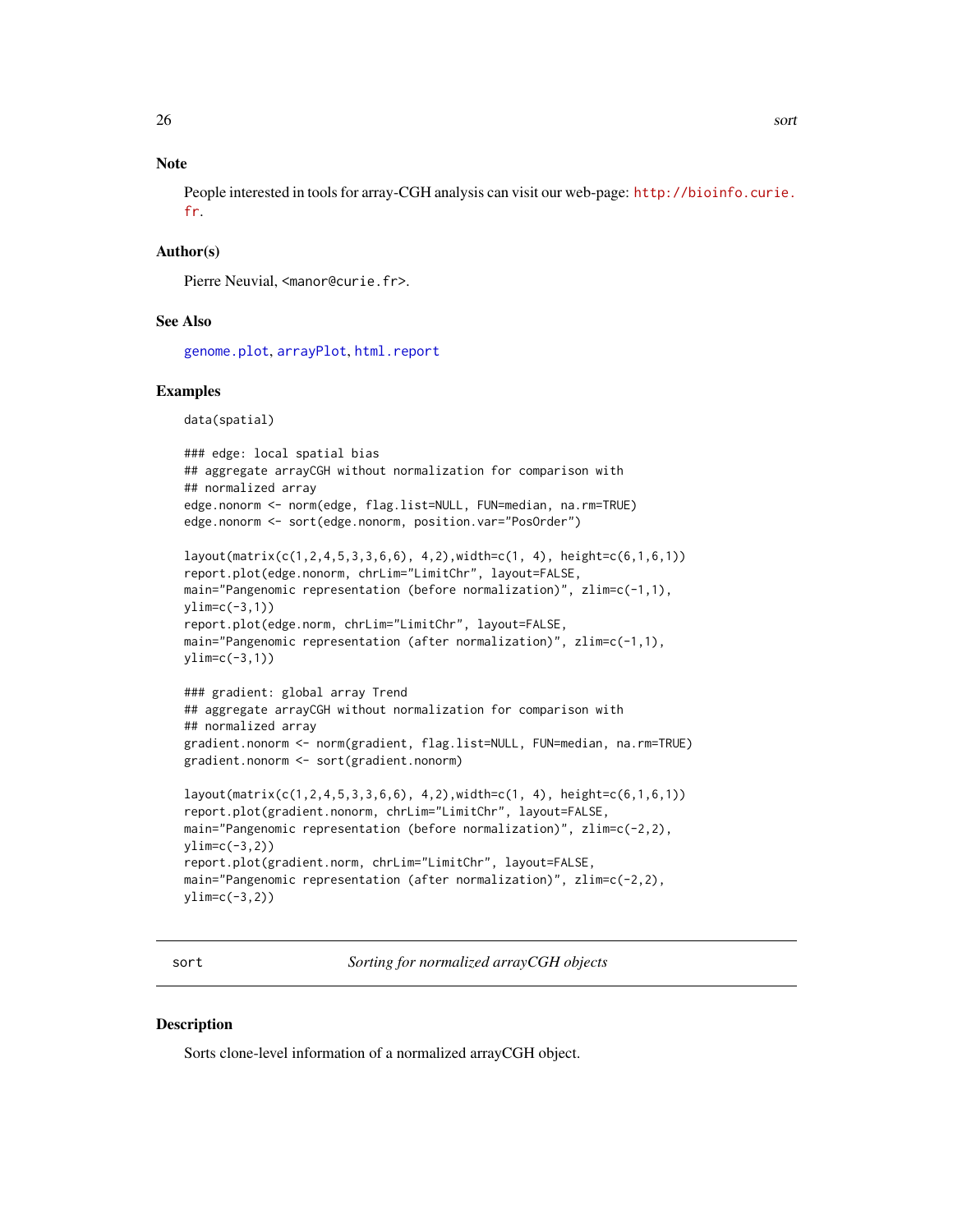#### <span id="page-26-0"></span>spatial 27

# Usage

```
## S3 method for class 'arrayCGH'
sort(x, decreasing = FALSE, position.var="Position",
   chromosome.var="Chromosome", ...)
```
# Arguments

| $\mathsf{x}$ | an object of type arrayCGH.                           |
|--------------|-------------------------------------------------------|
| decreasing   | (for compatibility with sort class) currently unused. |
| position.var | name of position variable.                            |
|              | chromosome, var name of chromosome variable.          |
|              | further arguments to be passed to sort.               |

# Note

People interested in tools for array-CGH analysis can visit our web-page: [http://bioinfo.curie.](http://bioinfo.curie.fr) [fr](http://bioinfo.curie.fr).

# Author(s)

Pierre Neuvial, <manor@curie.fr>.

#### See Also

[norm.arrayCGH](#page-17-1)

#### Examples

data(spatial)

## sort a normalized array by clone position gradient.norm <- sort(gradient.norm)

report.plot(gradient.norm, main="Genomic profile after normalization")

<span id="page-26-1"></span>spatial *Examples of array-CGH data with spatial artifacts*

# Description

This data set provides an example of array-CGH data with spatial artifacts, consisting of including [arrayCGH](#page-0-0) objects before and after normalization

#### Usage

data(spatial)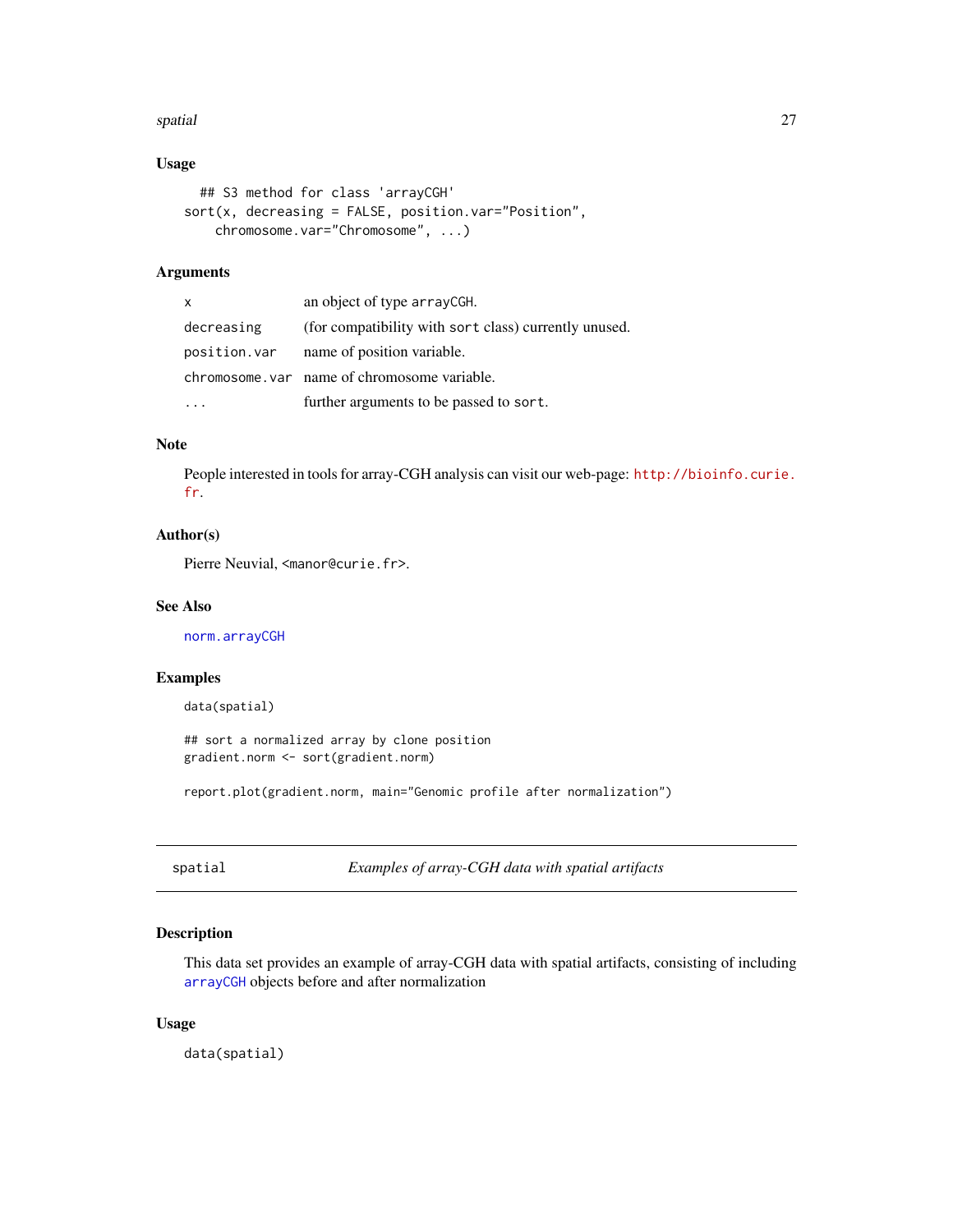<span id="page-27-0"></span>28 spatial control of the control of the control of the control of the control of the control of the control of the control of the control of the control of the control of the control of the control of the control of the c

#### Format

• edge, gradient[arrayCGH](#page-0-0) objects before normalization:

| arrayValues spot-level information                              |
|-----------------------------------------------------------------|
| array Design block design of the array                          |
| cloneValues additionnal clone-level data (chromosome, position) |

• edge.norm, gradient.norm[arrayCGH](#page-0-0) objects after normalization

# Details

'edge' presents local spatial bias in the top-right edge corner, and 'gradient' presents global spatial trend. 'edge' and 'gradient' are [arrayCGH](#page-0-0) objects before normalization. They have been created respectively from spot and gpr files using [import](#page-13-1). 'edge.norm' and 'gradient.norm' are the corresponding [arrayCGH](#page-0-0) objects after normalization using [norm.arrayCGH](#page-17-1).

[flag](#page-5-1) objects used for data normalization come from [flags](#page-8-1) dataset.

#### Note

People interested in tools for array-CGH analysis can visit our web-page: [http://bioinfo.curie.](http://bioinfo.curie.fr) [fr](http://bioinfo.curie.fr).

#### Author(s)

Pierre Neuvial, <manor@curie.fr>.

#### Source

Institut Curie, <manor@curie.fr>.

#### See Also

[flags](#page-8-1)

#### Examples

data(spatial)

## edge: example of array with local spatial effects

```
layout(matrix(1:4, 2, 2), height=c(9,1))
GLAD::arrayPlot(edge, "LogRatio", main="Log-ratios before normalization",
zlim=c(-1,1), bar="h", layout=FALSE, mediancenter=TRUE)
GLAD::arrayPlot(edge.norm, "LogRatioNorm", main="Log-ratios after spatial
normalization", zlim=c(-1,1), bar="h", layout=FALSE, mediancenter=TRUE)
## gradient: example of array with spatial gradient
```

```
layout(matrix(1:4, 2, 2), height=c(9,1))
```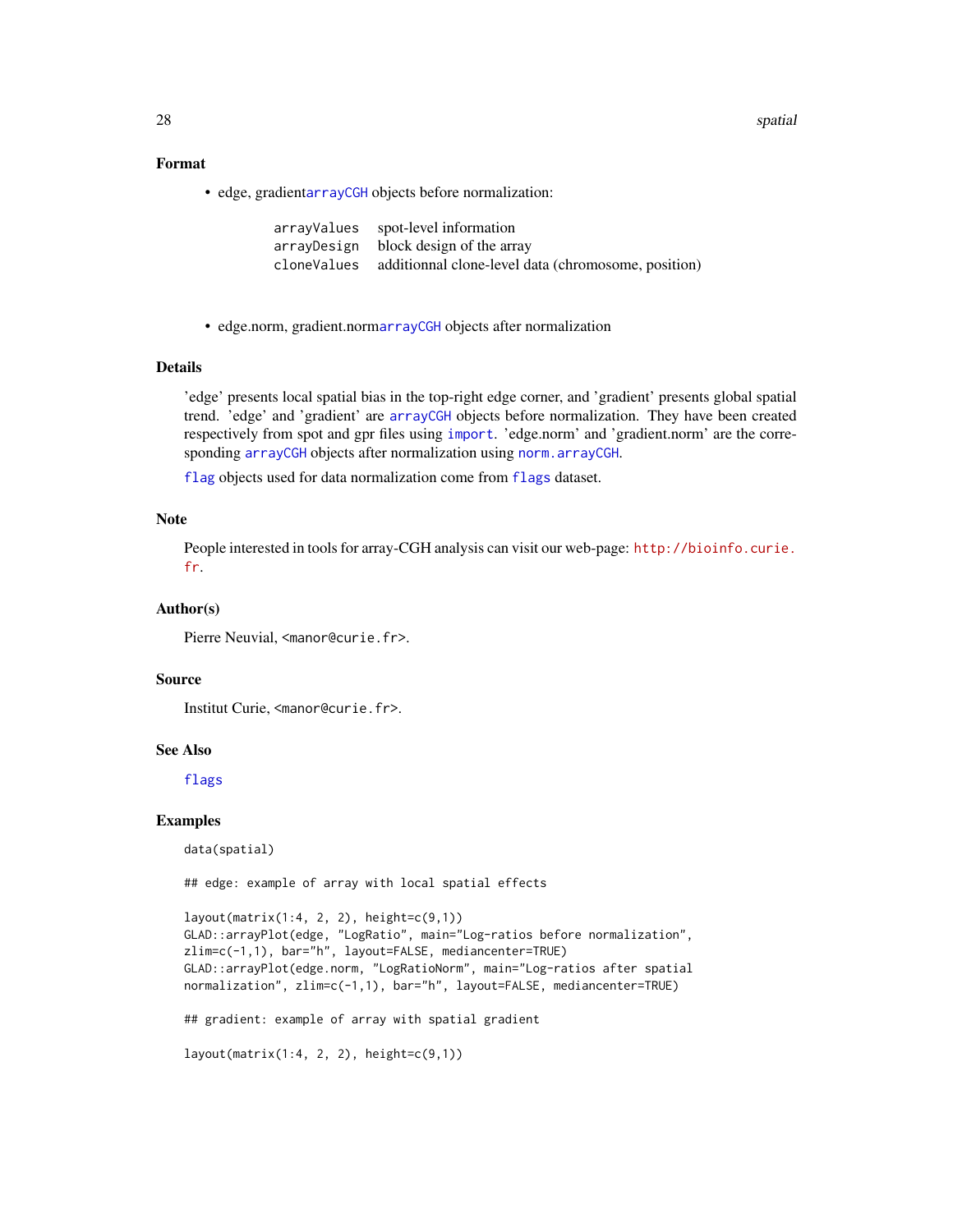#### <span id="page-28-0"></span>to.flag 29

```
GLAD::arrayPlot(gradient, "LogRatio", main="Log-ratios before normalization",
zlim=c(-2,2), bar="h", layout=FALSE)
GLAD::arrayPlot(gradient.norm, "LogRatioNorm", main="Log-ratios after spatial
normalization", zlim=c(-2,2), bar="h", layout=FALSE)
```
<span id="page-28-1"></span>to.flag *Create an object of type flag*

#### Description

A flag object is a list which contains essentially a function (flag action) and a character, optionally arguments to be passed to the function. We make the distinction between two different flag types, corresponding to two different purposes: - *permanent flags* identify poor quality spots or clones and remove them from further analysis (eg spots with low signal to noise ratio) - *temporary flags* identify spots or clones that have not to be taken into account for the computation of a (scaling) normalization coefficient (eg X chromosome in case of sex mismatch)

#### Usage

to.flag(FUN, char=NULL, args=NULL, type="perm.flag", label=NULL)

#### Arguments

| <b>FUN</b> | a R function to be applied to an arrayCGH, and optionally other arguments. If<br>char is not NULL, must return a list of spots (lines of arrayCGH\$arrayValues)<br>to be flagged out; if char==NULL, must return an object of type arrayCGH |
|------------|---------------------------------------------------------------------------------------------------------------------------------------------------------------------------------------------------------------------------------------------|
| char       | a character value to identify flagged spots; defaults to NULL                                                                                                                                                                               |
| args       | a list of further arguments to be passed to FUN; defaults to NULL (ie arrayCGH<br>is the only argument to FUN)                                                                                                                              |
| type       | a character value defaulting to "perm.flag" which makes the distinction between<br>permanent flags (type="perm.flag") and temporary flags (type="temp.flag")                                                                                |
| label      | a character value for flag labelling                                                                                                                                                                                                        |

#### Details

If flag\$char is null, flag\$FUN is supposed to return a arrayCGH object; if it is not null, flag\$FUN is supposed to return a list of spots to be flagged with flag\$char.

# Value

An object of class flag.

#### Note

People interested in tools for array-CGH analysis can visit our web-page: [http://bioinfo.curie.](http://bioinfo.curie.fr) [fr](http://bioinfo.curie.fr).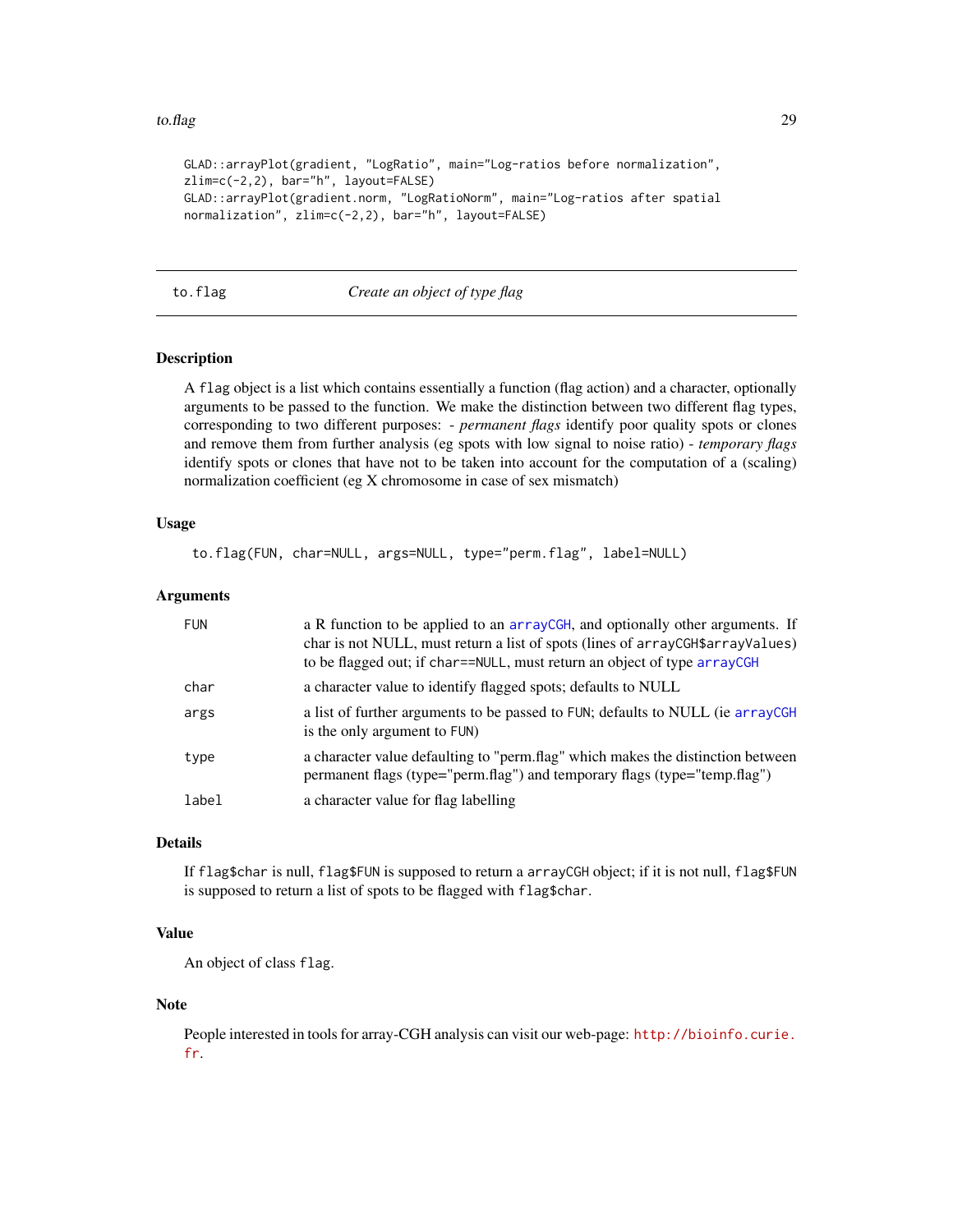#### <span id="page-29-0"></span>Author(s)

Pierre Neuvial, <manor@curie.fr>.

#### See Also

[flag.arrayCGH](#page-5-2), [norm.arrayCGH](#page-17-1)

#### Examples

```
### creation of a permanent flag:
## flag spots with low signal to noise ratios
SNR.FUN <- function(arrayCGH, snr.thr)
   which(arrayCGH$arrayValues$F2 < arrayCGH$arrayValues$B2+log(snr.thr, 2))
SNR.char <- "B"
SNR.flag <- to.flag(SNR.FUN, SNR.char, args=alist(snr.thr=3))
### creation of a permanent flag returning an arrayCGH object:
## correct log-ratios for spatial trend
global.spatial.FUN <- function(arrayCGH, var)
 {
    Trend <- arrayTrend(arrayCGH, var, span=0.03, degree=1,
iterations=3, family="symmetric")
   arrayCGH$arrayValues[[var]] <- Trend$arrayValues[[var]]-Trend$arrayValues$Trend
    arrayCGH
 }
global.spatial.flag <- to.flag(global.spatial.FUN, args=alist(var="LogRatio"))
### creation of a temporary flag:
## exclude sexual chromosomes from signal scaling
chromosome.FUN <- function(arrayCGH, var)
 which(!is.na(match(as.character(arrayCGH$arrayValues[[var]]), c("X", "Y"))))
chromosome.char <- "X"
chromosome.flag <- to.flag(chromosome.FUN, chromosome.char, type="temp.flag",
args=alist(var="Chromosome"))
data(spatial)
SNR.flag$args for . thr <- 3 ## set SNR threshold
gradient <- flag.arrayCGH(SNR.flag, gradient) ## apply SNR.flag to array CGH
gradient <- flag.arrayCGH(global.spatial.flag, gradient)
gradient <- flag.arrayCGH(chromosome.flag, gradient)
summary.factor(gradient$arrayValues$Flag) ## permanent flags
summary.factor(gradient$arrayValues$FlagT) ## temporary flags
```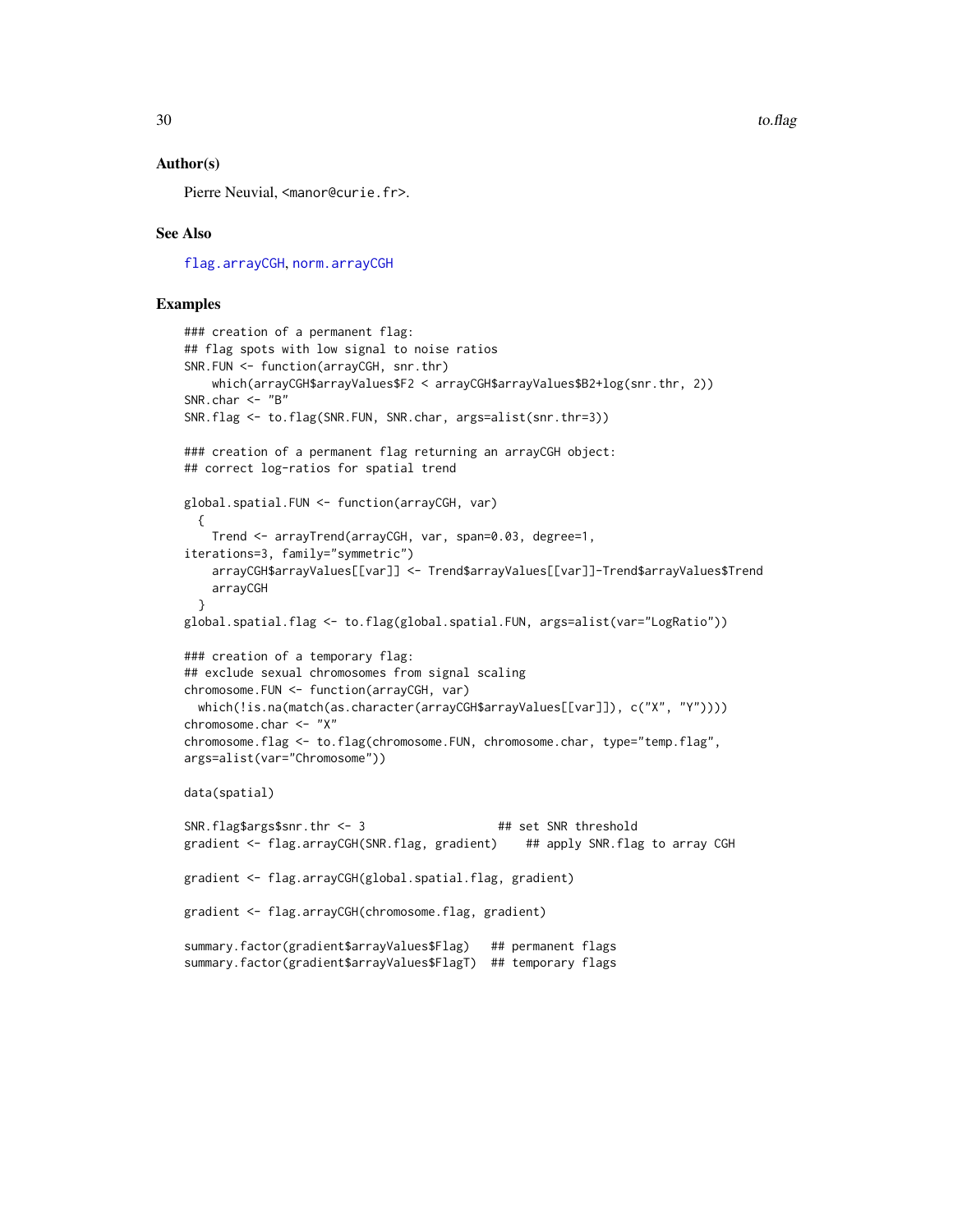# <span id="page-30-0"></span>Index

∗ IO html.report, [12](#page-11-0) import, [14](#page-13-0) ∗ datasets flags, [9](#page-8-0) qscores, [23](#page-22-0) spatial, [27](#page-26-0) ∗ file import, [14](#page-13-0) ∗ hplot genome.plot, [10](#page-9-0) report.plot, [25](#page-24-0) ∗ loess arrayTrend, [2](#page-1-0) ∗ misc flag.arrayCGH, [6](#page-5-0) flag.summary, [7](#page-6-0) qscore, [20](#page-19-0) qscore.arrayCGH, [21](#page-20-0) qscore.summary, [22](#page-21-0) to.flag, [29](#page-28-0) ∗ models detectSB, [4](#page-3-0) nem, [16](#page-15-0) norm, [18](#page-17-0) ∗ smooth arrayTrend, [2](#page-1-0) ∗ spatial arrayTrend, [2](#page-1-0) detectSB, [4](#page-3-0) nem, [16](#page-15-0) ∗ utilities sort, [26](#page-25-0) amplicon.flag *(*flags*)*, [9](#page-8-0) arrayCGH, *[2](#page-1-0)*, *[4](#page-3-0)*, *[6](#page-5-0)*, *[14](#page-13-0)[–16](#page-15-0)*, *[20](#page-19-0)*, *[27–](#page-26-0)[29](#page-28-0)* arrayPlot, *[25,](#page-24-0) [26](#page-25-0)* arrayTrend, [2,](#page-1-0) *[4,](#page-3-0) [5](#page-4-0)* chromosome.flag *(*flags*)*, [9](#page-8-0)

clone.qscore *(*qscores*)*, [23](#page-22-0) control.flag *(*flags*)*, [9](#page-8-0) dapi.snr.flag *(*flags*)*, [9](#page-8-0) detectSB, [4](#page-3-0) dyn.x.qscore *(*qscores*)*, [23](#page-22-0) dyn.y.qscore *(*qscores*)*, [23](#page-22-0) dynamics.qscore *(*qscores*)*, [23](#page-22-0) edge *(*spatial*)*, [27](#page-26-0) flag, *[8–](#page-7-0)[11](#page-10-0)*, *[19](#page-18-0)*, *[28](#page-27-0)* flag *(*flag.arrayCGH*)*, [6](#page-5-0) flag.arrayCGH, [6,](#page-5-0) *[30](#page-29-0)* flag.summary, [7,](#page-6-0) *[10](#page-9-0)*, *[13,](#page-12-0) [14](#page-13-0)* flags, [9,](#page-8-0) *[28](#page-27-0)* genome.plot, [10,](#page-9-0) *[25,](#page-24-0) [26](#page-25-0)* global.spatial.flag *(*flags*)*, [9](#page-8-0) gradient *(*spatial*)*, [27](#page-26-0) html.report, *[8](#page-7-0)*, [12,](#page-11-0) *[23](#page-22-0)*, *[26](#page-25-0)* import, [14,](#page-13-0) *[28](#page-27-0)* intensity.flag *(*flags*)*, [9](#page-8-0) local.spatial.flag *(*flags*)*, [9](#page-8-0) loess, *[2,](#page-1-0) [3](#page-2-0)* loess.control, *[3](#page-2-0)* MANOR *(*norm*)*, [18](#page-17-0) manor *(*norm*)*, [18](#page-17-0) nem, *[4,](#page-3-0) [5](#page-4-0)*, [16](#page-15-0) norm, [18](#page-17-0) norm.arrayCGH, *[6](#page-5-0)*, *[10](#page-9-0)*, *[27,](#page-26-0) [28](#page-27-0)*, *[30](#page-29-0)* par, *[11](#page-10-0)* pct.clone.qscore *(*qscores*)*, [23](#page-22-0) pct.replicate.qscore *(*qscores*)*, [23](#page-22-0)

pct.spot.before.qscore *(*qscores*)*, [23](#page-22-0)